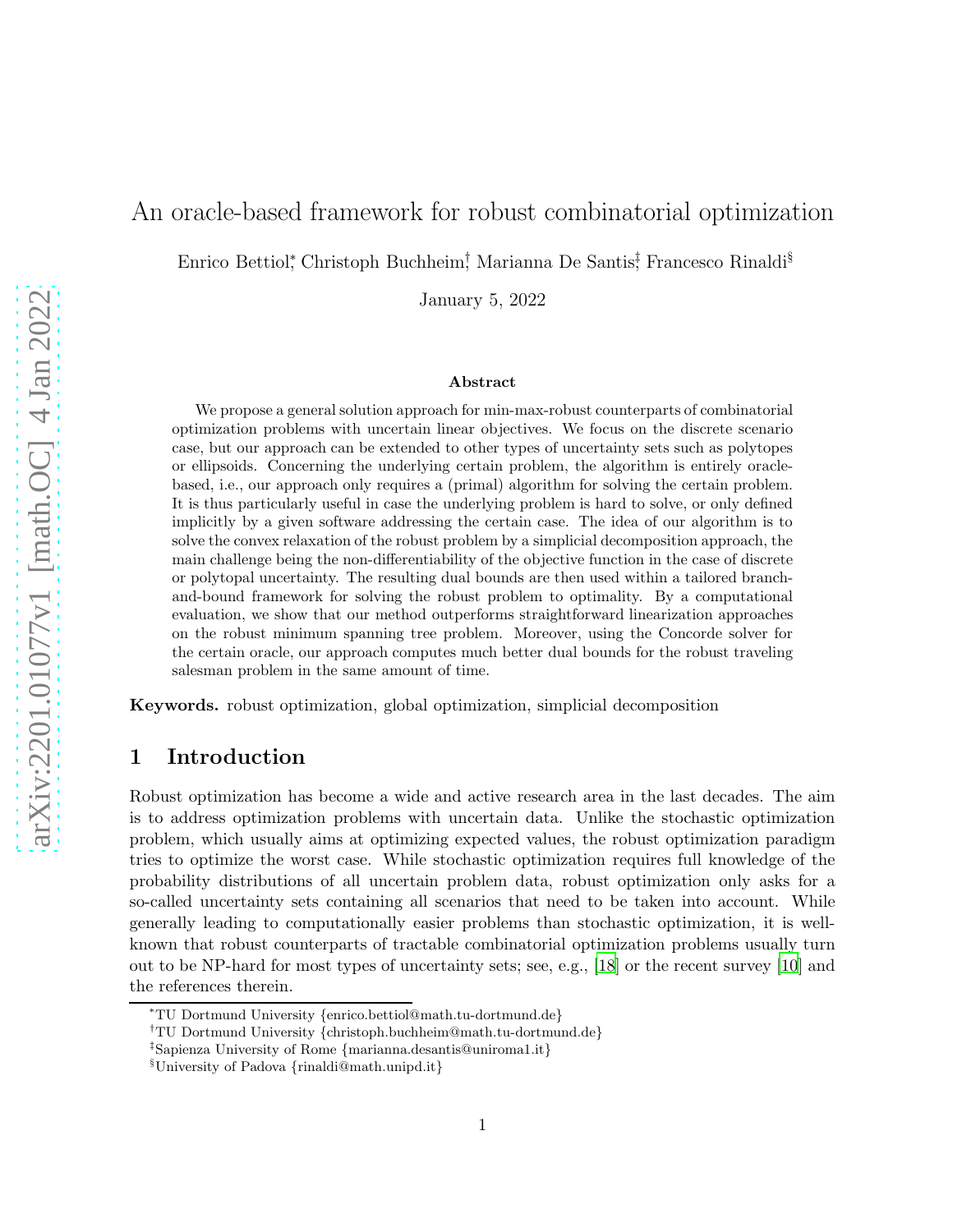In this paper, we address robust counterparts of general combinatorial optimization problems of the type

<span id="page-1-1"></span><span id="page-1-0"></span>
$$
\min \quad c^{\top} x + c_0
$$
  
s.t.  $x \in X$ , (P)

where  $X \subseteq \{0,1\}^n$  is any set of binary vectors describing the feasible solutions of the problem at hand. The objective function coefficients  $(c_0, c) \in \mathbb{R}^{n+1}$  are considered uncertain. The robust counterpart of [\(P\)](#page-1-0) is then given by

$$
\min \max_{(c_0, c) \in U} c^{\top} x + c_0
$$
\n
$$
\text{s.t.} \quad x \in X,\tag{R}
$$

where  $U \subseteq \mathbb{R}^{n+1}$  is the so-called *uncertainty set*, collecting all likely scenarios. Note that allowing an uncertain constant  $c_0$  makes the approach slightly more general, even though the latter is not relevant in the deterministic problem [\(P\)](#page-1-0). With respect to the considered type of uncertainty set, our approach is rather general, but we will concentrate our exposition on the so-called *discrete uncertainty* case, where  $U$  is given as a finite set. Other classes of uncertainty sets often considered in the literature include polytopal or ellipsoidal sets.

While many approaches devised in the literature consider special classes of combinatorial structures  $X$ , our aim is to devise an entirely oracle-based approach. We thus assume that we have at our disposition an algorithm that solves Problem  $(P)$ , for any given objective c, but we do not pose any restrictions on how this algorithm works. Our approach is thus particularly well-suited in situations where the certain problem is already NP-hard but well-studied, such as, e.g., the traveling salesman problem, or where the underlying problem is not a classical textbook optimization problem, but given by some sophisticated and probably obscure solution software. Our approach does not require any knowledge about the underlying problem.

As mentioned above, robust counterparts are often NP-hard even in cases where the underlying problem [\(P\)](#page-1-0) is tractable. Consequently, in order to solve [\(R\)](#page-1-1), it cannot suffice to call the oracle a polynomial number of times. This is even true without assuming  $P \neq NP$  [\[8\]](#page-19-1). Instead, we propose a branch-and-bound approach, where the main ingredient is the computation of the lower bound given by the straightfoward convex relaxation of [\(R\)](#page-1-1), namely

<span id="page-1-2"></span>
$$
\min \max_{(c_0, c) \in U} c^{\top} x + c_0
$$
\n
$$
\text{s.t.} \quad x \in \text{conv}(X). \tag{C}
$$

This problem is well-defined and convex, as long as  $U$  is any compact set. While ellipsoidal uncertainty leads to a smooth objective in  $(C)$ , which can be exploited algorithmically  $[12, 11]$  $[12, 11]$ , the discrete and the polytopal uncertainty cases lead to piecewise linear objective functions, requiring different solution methods.

In our approach, Problem  $(C)$  is solved by an *inner approximation algorithm*; see, e.g., [\[5\]](#page-19-2) and the references therein. It belongs to the class of *Simplicial Decomposition* (SD) methods. First introduced by Holloway in [\[16\]](#page-20-3) and then further studied in [\[15](#page-20-4), [22](#page-20-5), [24](#page-20-6), [25\]](#page-20-7), SD methods currently represent a standard tool in convex optimization. Our SD method makes use of two different oracles: the first one is an algorithm for solving the convex relaxation over an inner approximation of conv $(X)$ , being the convex hull of a subset X' of X. It is important to notice that such a subroutine implicitly defines the uncertainty set  $U$ , while the rest of our algorithm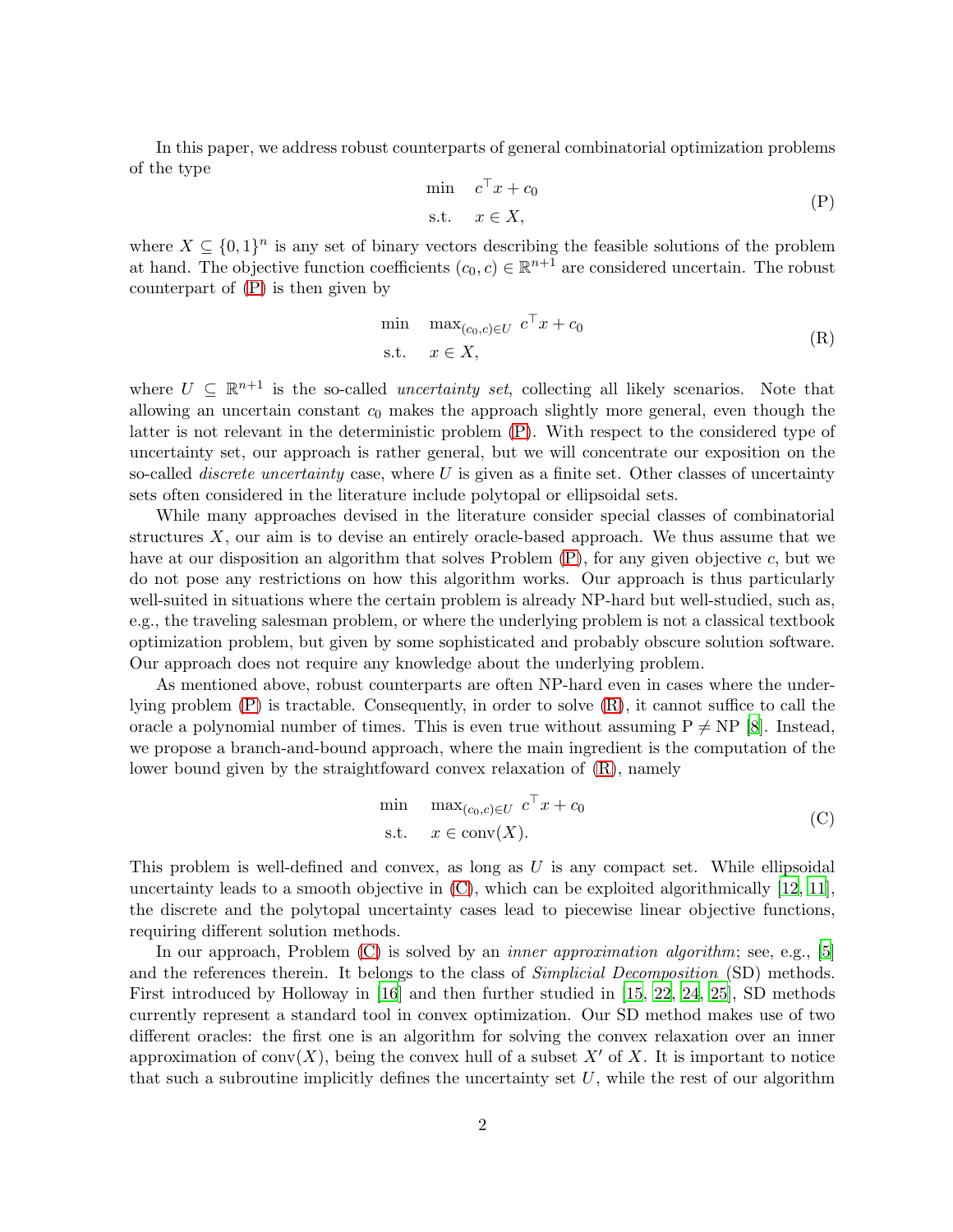is independent of  $U$ . The second oracle is the one described above, which implicitly defines the set X and hence also  $conv(X)$ . Our approach can thus be seen as an oracle-based version of a generalized SD algorithm; see, e.g., [\[5](#page-19-2), [6](#page-19-3)] for further details about generalized SD. The proposed method indeed performs a two-step optimization process by handling an ever expanding inner approximation of the relaxed feasible set  $conv(X)$ . At a given iteration, the method first builds up a reduced problem (whose feasible set is given by the inner approximation) and solves it by means of the first oracle. It then feeds the second oracle with the information coming from the first step to hopefully generate new extreme points that guarantee a refinement of the inner approximation. If a new point cannot be found, then the solution obtained with the last reduced problem is the optimal one. The way the refinement step is carried out is crucial to guarantee finite convergence of our method in the end.

Dropping rules (i.e., rules that allow to get rid of useless points in the inner approximation) are often used in simplicial decomposition like algorithms to keep the computational cost deriving from the first oracle small enough; see, e.g.,  $[5, 7, 25]$  $[5, 7, 25]$  $[5, 7, 25]$ . As pointed out in  $[6]$ , defining suitable dropping rules for a generalized simplicial decomposition, while guaranteeing finite convergence of the method, is a challenging task. We propose a simple dropping rule and analyze it in depth both from a theoretical and a computational point of view.

Some other oracle-based algorithms for robust combinatorial optimization with objective function uncertainty have been devised in the literature. In particular, tailored column generation approaches for dealing with the continuous relaxation of the given combinatorial problem are studied in [\[9](#page-19-5), [17](#page-20-8)]. When considering Problem [\(C\)](#page-1-2), those column generation algorithms turn out to be closely related to a Kelly's cutting plane approach for the problem

$$
\max_{(c_0,c)\in U} \min_{x\in \text{conv}(X)} c^{\top} x + c_0 ,
$$

which is equivalent to  $(C)$  in case of convex U by the minimax theorem. Another interesting approach to handle the relaxation [\(C\)](#page-1-2) is described in [\[20\]](#page-20-9), where the author proposes a projected subgradient method that approximately solves the projection problem at each iteration by the classical Frank-Wolfe algorithm. This approach is somehow related to gradient-sliding methods, see, e.g., [\[21\]](#page-20-10) and the references therein, and hence obviously differs from the one described in this paper.

When aiming at general approaches that do no not exploit specific characteristics of the underlying problem [\(P\)](#page-1-0), the main alternative to oracle-based algorithms are approaches based on an IP-formulation of [\(P\)](#page-1-0). For discrete uncertainty, the non-linear objective in [\(C\)](#page-1-2) can easily be linearized, and this approach can be extended to infinite uncertainty sets  $U$  using a dynamic generation of worst-case scenarios, provided that a linear optimization oracle over  $U$  is given; see [\[23](#page-20-11)] for a general analysis and [\[14](#page-20-12)] for an experimental comparison with reformulation-based approaches. The scenario generation method is still applicable when having only a separation algorithm for conv $(X)$  at hand. In the experimental evaluation presented in this paper, we compare our SD approach to such a separation oracle based approach for the discrete uncertainty case, using CPLEX to solve the resulting integer linear problems.

In the subsequent section, we describe our SD approach in more detail, concentrating on the discrete uncertainty case and with a particular focus on dropping rules. In Section [3,](#page-10-0) we explain how we embedded this approach into a branch-and-bound framework. An experimental evaluation is presented in Section [4.](#page-10-1) Section [5](#page-18-0) concludes.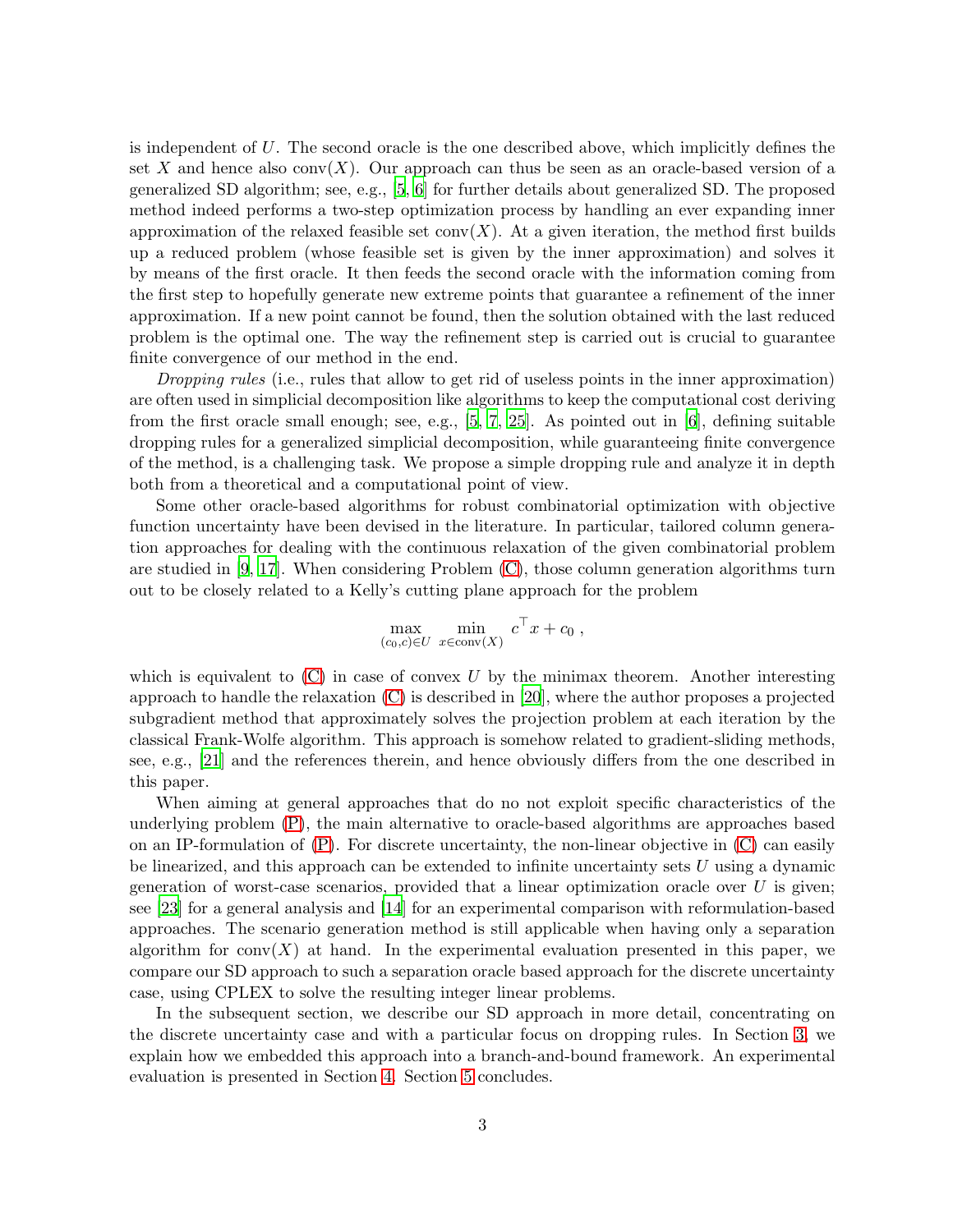### 2 Computation of lower bounds

The main ingredient in our approach is the computation of the lower bound given by the convex relaxation of the robust counterpart [\(R\)](#page-1-1). Setting  $P := \text{conv}(X)$  and  $f(x) := \max_{(c_0, c) \in U} c^{\top} x + c_0$ , the problem we address is thus given as

<span id="page-3-0"></span>
$$
\min_{\text{S.t.}} f(x) \tag{CR}
$$

It is easy to see that the objective function f in  $(CR)$  is convex for any uncertainty set U, however, it is not necessarily differentiable. E.g., in case of a finite set  $U$ , differentiability is guaranteed only in points  $\bar{x}$  where the scenario  $(c_0, c) \in U$  maximizing  $c^{\top} \bar{x} + c_0$  is unique. In the following, we first describe the general idea of the simplicial decomposition approach applied to the potentially non-differentiable problem [\(CR\)](#page-3-0); see Section [2.1.](#page-3-1) Afterwards, we investigate a variant of the approach where vertices are dropped in case they are not needed to define the current simplex. This however requires to deal with the issue of cycling; see Section [2.2.](#page-7-0)

### <span id="page-3-1"></span>2.1 General approach

We now describe the two oracles that we embed in our SD framework. The first oracle SIM-O essentially minimizes f over a simplex given by the convex hull of a finite set  $V \subset \mathbb{R}^n$ . Beyond the optimal solution  $x^*$ , we also need coefficients yielding  $x^*$  as a convex combination of points in V and a subgradient c of f in  $x^*$  such that  $-c$  belongs to the normal cone of conv(V) in  $x^*$ . The existence of such  $c$  is a necessary and sufficient condition of optimality for  $x^*$ .

#### Algorithm 1: SIM-O

**input** : finite subset  $V \subset \mathbb{R}^n$ **output:**  $\alpha^* \in \mathbb{R}_+^V$  with  $\sum_{v \in V} \alpha_v^* = 1$ ,  $x^* = \sum_{v \in V} \alpha_v^* v$ , and  $c^* \in \partial f(x^*) \cap (-\mathcal{N}_{\text{conv}(V)}(x^*))$ 

The second oracle, namely Oracle LIN-O, is the main oracle defining the underlying problem. It takes as input an objective vector c and returns a minimizer of  $\min_{x \in X} c^{\top}x$ , which is the same as solving Problem [\(P\)](#page-1-0).

| Algorithm $2:$ LIN-O                                                               |  |
|------------------------------------------------------------------------------------|--|
| input $c \in \mathbb{R}^n$                                                         |  |
| <b>output:</b> optimizer $x^*$ of min <sub><math>x \in X</math></sub> $c^{\perp}x$ |  |

Using these oracles, Algorithm SD works as follows (see the pseudo-code below): the set  $V^k$ is initialized as the singleton  $\{\hat{x}^0\}$ , where  $\hat{x}^0$  is an arbitrary element of X. Then, we enter a loop. At each iteration k, oracle SIM-O is first called, in order to calculate a minimizer  $x^k$  of  $f$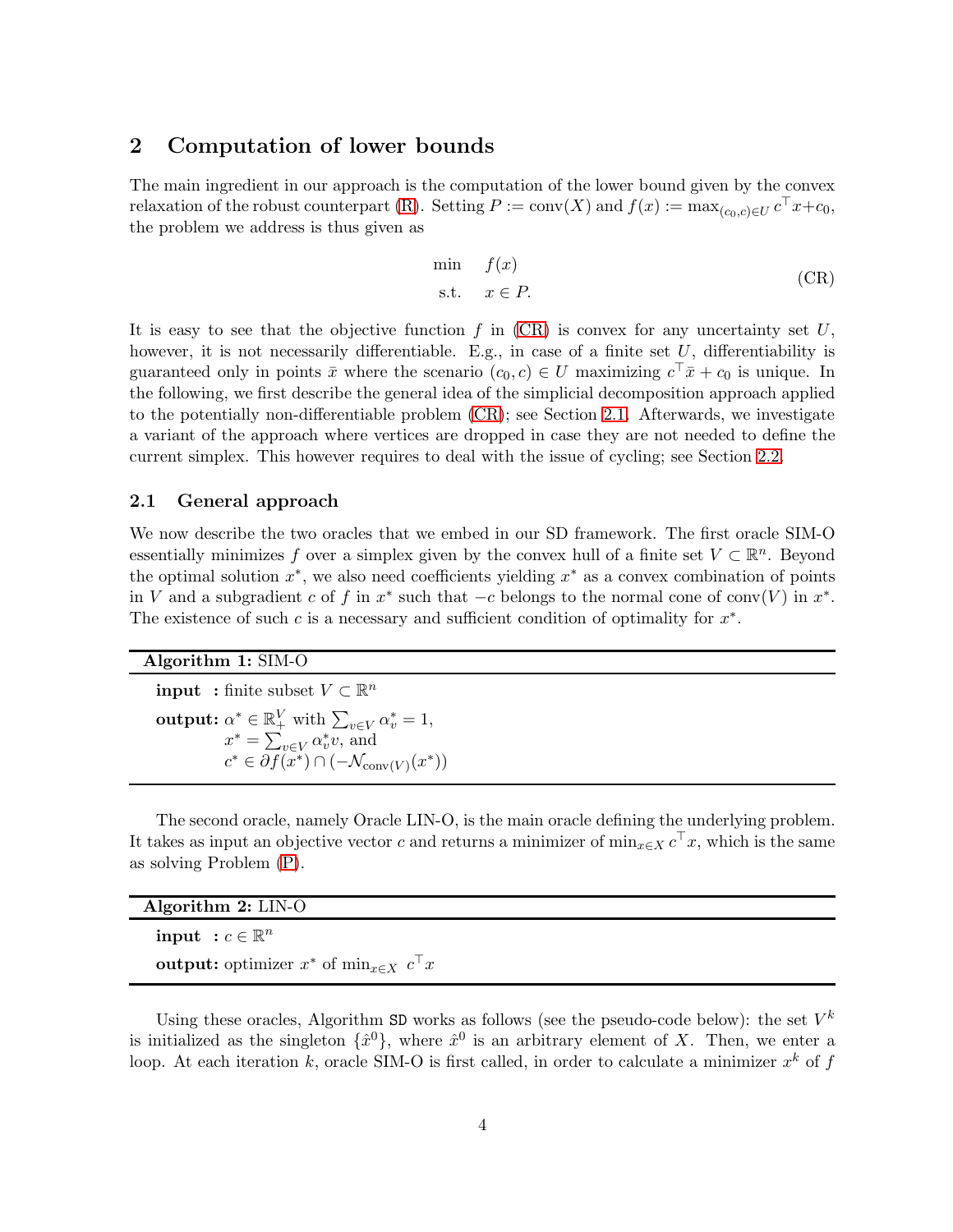<span id="page-4-0"></span>

Figure 1: Illustration of Algorithm SD with  $X = \{0, 1\}^2$ .

over  $\text{conv}(V^k)$  and a subgradient

$$
c^k \in \partial f(x^k) \cap (-\mathcal{N}_{\text{conv}(V^k)}(x^k)) \ .
$$

Then, oracle LIN-O is called, giving as output a minimizer  $\hat{x}^k$  of  $(c^k)^\top x$  over  $x \in X$ . Note that both  $x^k$  and  $\hat{x}^k$  belong to  $P = \text{conv}(X)$ , but not necessarily to X. From the definition of  $\mathcal{N}_{\text{conv}(V^k)}(x^k)$  we have that

$$
(c^k)^\top x \ge (c^k)^\top x^k \quad \forall \ x \in \text{conv}(V^k).
$$

This means that as long as  $(c^k)^\top \hat{x}^k < (c^k)^\top x^k$  we can go further in the minimization of f over P by including the point  $\hat{x}^k$  in the set  $V^k$ . Otherwise, if  $c^{k\top}\hat{x}^k \geq c^{k\top}x^k$  we can stop our algorithm, as  $x^k$  is a minimizer of f over P and  $f(x^k)$  is a lower bound for Problem [\(R\)](#page-1-1). See Fig. [1](#page-4-0) for an illustration.

### Algorithm 3: SD

given : oracles LIN-O and SIM-O output: optimizer  $x^*$  of  $(CR)$ compute any  $\hat{x}^0 \in X$  by calling LIN-O with arbitrary objective set  $V^{1} = \{\hat{x}^{0}\}$ for  $k = 1, 2, ...$  do compute  $\alpha^k, x^k, c^k$  by calling SIM-O for the set  $V^k$ compute  $\hat{x}^k$  by calling LIN-O with objective  $c^k$  $\mathbf{if}\; (c^k)^\top \hat{x}^k \geq (c^k)^\top x^k \;\mathbf{then}$ STOP:  $x^k$  minimizes f over F end set  $V^{k+1} := V^k \cup \{\hat{x}^k\}$ end

We claim that Algorithm SD terminates after finitely many iterations with a correct result. For showing this, first observe

<span id="page-4-1"></span>**Lemma 1.** At every iteration  $k$  of Algorithm  $SD$ , a lower bound for Problem  $(CR)$  is given by  $f(x^k) + (c^k)^\top (\hat{x}^k - x^k)$ .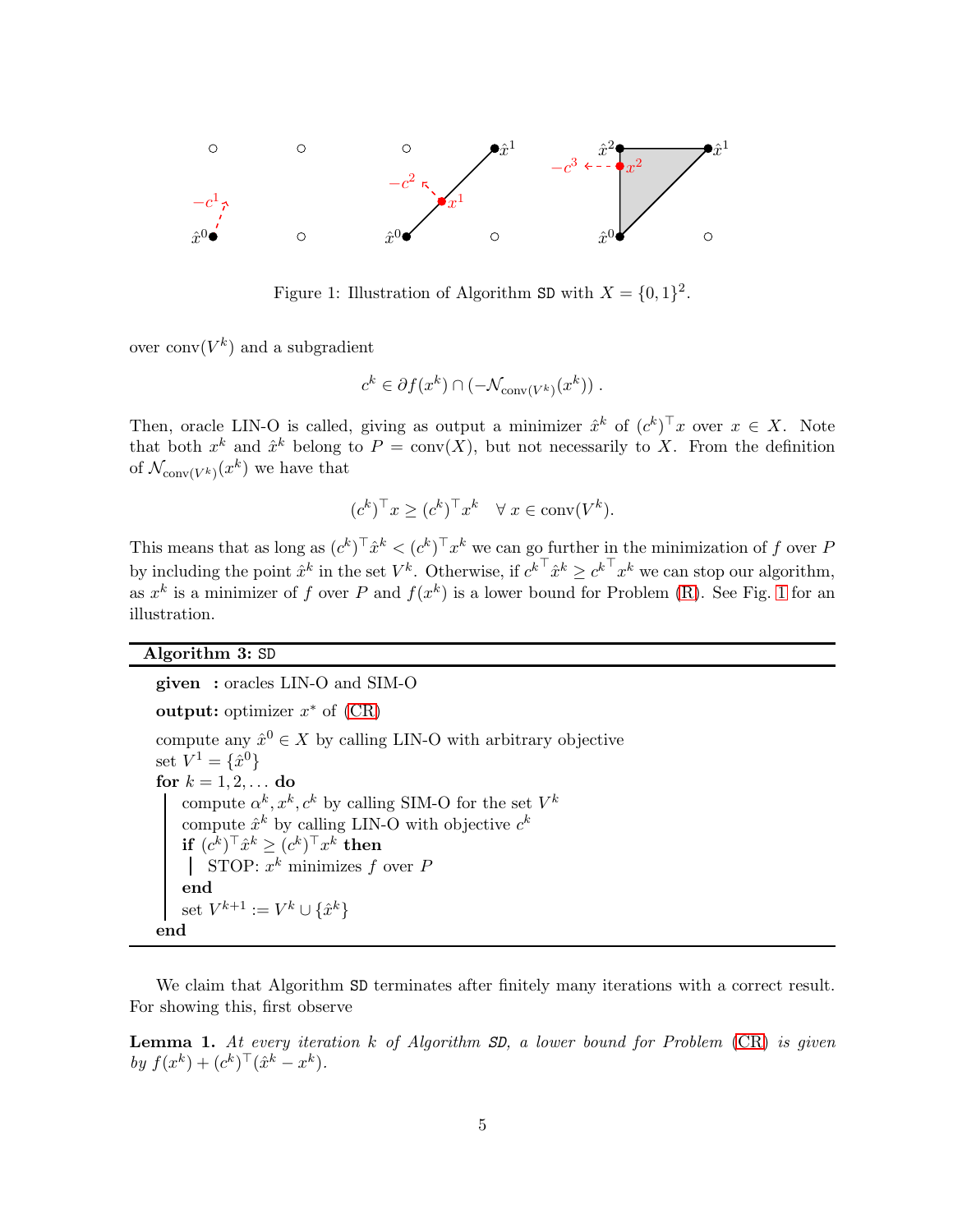*Proof.* Define  $c_0 := f(x^k) - (c^k)^\top x^k$ . Since  $c^k \in \partial f(x^k)$ , and by the choice of  $\hat{x}^k$ , we obtain

$$
f(\bar{x}) \ge f(x^k) + (c^k)^\top (\bar{x} - x^k) = c_0 + (c^k)^\top \bar{x} \ge c_0 + \min_{x \in P} (c^k)^\top x = c_0 + (c^k)^\top \hat{x}^k
$$

for all  $\bar{x} \in P$ , so that  $c_0 + (c^k)^\top \hat{x}^k = f(x^k) + (c^k)^\top (\hat{x}^k - x^k)$  is a lower bound for Problem [\(CR\)](#page-3-0).

Theorem 1. Algorithm SD terminates after a finite number of iterations with a correct result.

*Proof.* Correctness immediately follows from Lemma [1,](#page-4-1) since  $f(x^k)$  is clearly an upper bound for Problem [\(CR\)](#page-3-0) and the algorithm only terminates when  $(c^k)^\top \hat{x}^k = (c^k)^\top x^k$ . So it remains to show finiteness. From the definition of  $\mathcal{N}_{\text{conv}(V^k)}(x^k)$  we have that

$$
(c^k)^\top x \ge (c^k)^\top x^k \quad \forall \ x \in \text{conv}(V^k).
$$

This means that in case Algorithm SD does not terminate at iteration k, the point  $\hat{x}^k \in X$  does not belong to  $V^k$ , so that  $V^{k+1}$  is a strict extension of  $V^k$ . The result then follows from the finiteness of  $X$ .  $\Box$ 

Note that this proof of convergence relies on our general assumption that  $X$  is a finite set and on the fact that we never eliminate vertices of  $V^k$ . The situation is more complicated when such an elimination is allowed, as discussed in Section [2.2](#page-7-0) below.

In the remainder of this subsection, we concentrate on the important special case that  $U$ consists of a finite number of scenarios  $\{c_1, c_2, \ldots, c_m\} \subseteq \mathbb{R}^{n+1}$ , where we denote  $c_i = (\tilde{c}_i, \bar{c}_i)$ with the uncertain constant being  $\tilde{c}_i$ . In this case, the oracle SIM-O can be realized as follows: first note that we essentially need to solve the problem

<span id="page-5-0"></span>
$$
\min_{x \in \text{conv}(V^k)} f(x) = \min_{x \in \text{conv}(V^k)} \max \{ \bar{c}_1^\top x + \tilde{c}_1, \bar{c}_2^\top x + \tilde{c}_2, \dots, \bar{c}_m^\top x + \tilde{c}_m \}. \tag{1}
$$

In the following, we denote by  $x^k$  the minimizer of [\(1\)](#page-5-0), adopting the same notation used within Algorithm SD. As mentioned in [\[6](#page-19-3)], having a finite number of scenarios is one of the special cases where the calculation of a subgradient  $c^k \in \partial f(x^k) \cap (-\mathcal{N}_{\text{conv}(V^k)}(x^k))$  can be obtained as a by product of the solution of [\(1\)](#page-5-0). For sake of completeness, we report how the subgradient  $c^k$  is derived. Problem [\(1\)](#page-5-0) can be rewritten as

<span id="page-5-1"></span>
$$
\begin{array}{ll}\n\text{min} & z \\
\text{s.t.} & \bar{c}_j^\top x + \tilde{c}_j \le z, \quad j = 1, \dots, m \\
& x \in \text{conv}(V^k)\n\end{array} \tag{2}
$$

From the optimality conditions of [\(2\)](#page-5-1), we have that the optimal solution  $(x^k, z^k)$ , together with the dual optimal variables  $\lambda_j^k$ , satisfies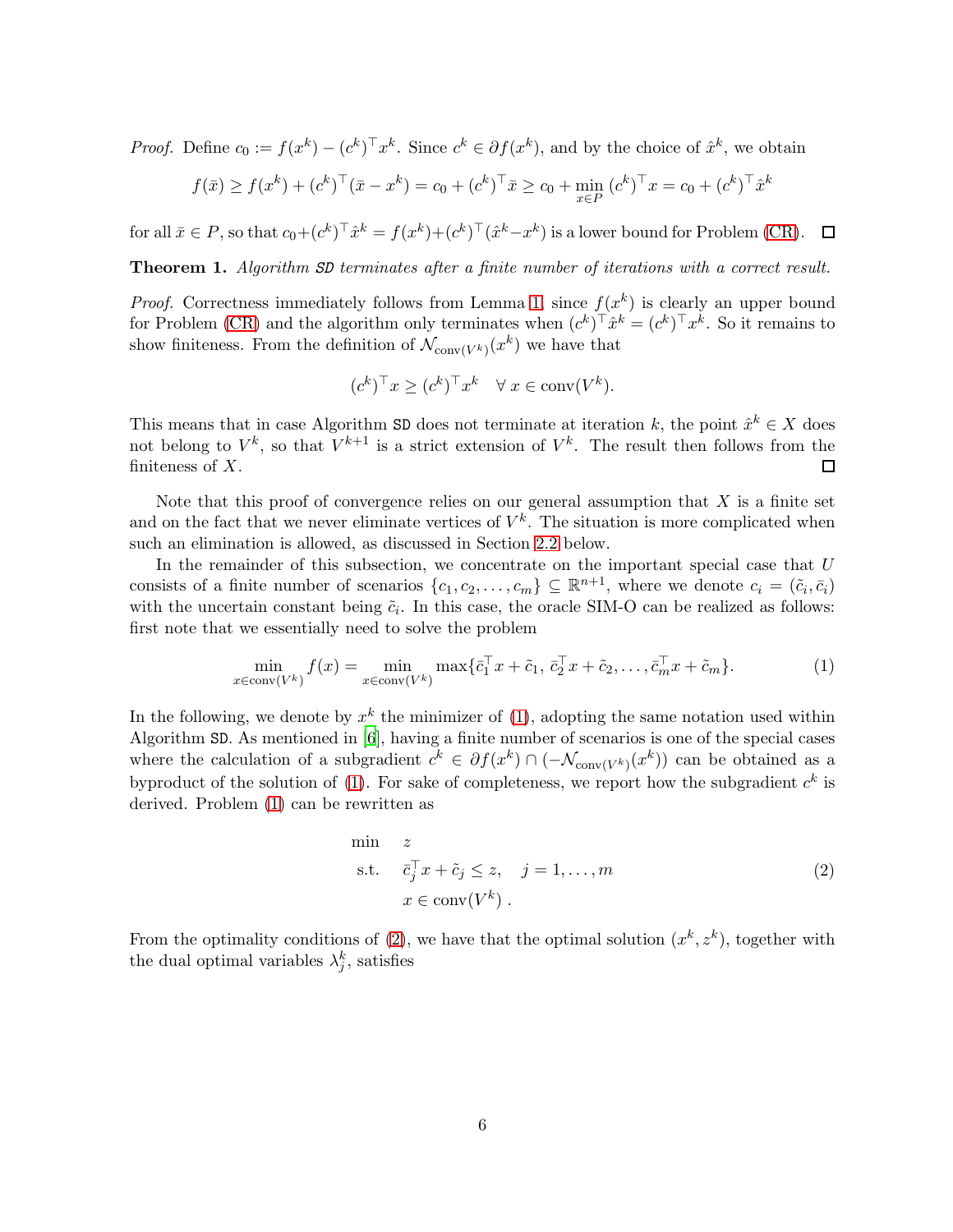$$
z^{k} = f(x^{k}) = \max\{\bar{c}_{1}^{\top}x^{k} + \tilde{c}_{1}, \bar{c}_{2}^{\top}x^{k} + \tilde{c}_{2}, \dots, \bar{c}_{m}^{\top}x^{k} + \tilde{c}_{m}\}\
$$
  
\n
$$
x^{k} \in \text{conv}(V^{k}), \quad \bar{c}_{j}^{\top}x^{k} + \tilde{c}_{j} \leq z^{k} \quad j = 1, \dots, m
$$
 (primal feasibility)  
\n
$$
(x^{k}, z^{k}) \in \operatorname*{argmin}_{x \in \text{conv}(V^{k}), z \in \mathbb{R}} \left\{ \left(1 - \sum_{j=1}^{m} \lambda_{j}^{k}\right) z + \sum_{j=1}^{m} \lambda_{j}^{k} \bar{c}_{j}^{\top} x \right\} \qquad \text{(Lagrangian optimality)}
$$

$$
\lambda_j^k \ge 0,
$$
 (dual feasibility)

$$
\lambda_j^k = 0 \quad \text{if} \quad \bar{c}_j^\top x^k + \tilde{c}_j < z^k = f(x^k) \qquad j = 1, \dots, m \qquad \text{(complementary slackness)}
$$

It follows that  $\sum_{j=1}^{m} \lambda_j^k = 1$  and, from Lagrangian optimality, we have

<span id="page-6-0"></span>
$$
\left(\sum_{j=1}^{m} \lambda_j^k \bar{c}_j\right)^\top (x - x^k) \ge 0, \qquad \forall x \in \text{conv}(V^k). \tag{3}
$$

It can be shown (see [\[4](#page-19-6)], p.199) that the vector  $c^k := \sum_{j=1}^m \lambda_j^k \bar{c}_j$  is a subgradient of f at  $x^k$ , and [\(3\)](#page-6-0) implies that  $-c^k$  belongs to the normal cone of conv $(V^k)$  at  $x^k$ , so that we indeed have  $c^k \in \partial f(x^k) \cap (-\mathcal{N}_{conv(V^k)}(x^k))$ . Summarizing, when the set U is finite, an oracle SIM-O suited for our purposes can be implemented by any linear programming solver able to address Problem [\(2\)](#page-5-1), rewritten considering the  $\alpha_v^k$  as variables. In this way,  $x^k$  is obtained as the convex combination of  $\alpha_v^k$ .

In case of a differentiable function f, the choice of  $c<sup>k</sup>$  is unique. In case of finite U, one may ask the question whether there is some freedom in the choice of  $c^k$ , which could potentially be exploited in order to find particularly promising search directions. However, it turns out that even in the discrete uncertainty case, the subgradient  $c<sup>k</sup>$  is unique with high probability when the scenarios are chosen (or perturbed) randomly.

<span id="page-6-2"></span>**Theorem 2.** Assume that all scenarios in  $U = \{c_1, \ldots, c_m\}$  are perturbed by any continuously distributed random vector in  $\mathbb{R}^{m(n+1)}$  with full-dimensional support. Then, with probability one, the set  $\partial f(x^k) \cap (-\mathcal{N}_{\text{conv}(V^k)}(x^k))$  is a singleton in each iteration.

*Proof.* By definition, there exist  $z^k$  and  $\alpha^k$  such that  $(z^k, x^k, \alpha^k)$  is a basic optimal solution of

<span id="page-6-1"></span>
$$
\begin{aligned}\n\min \quad & z \\
\text{s.t.} \quad & \bar{c}_j^\top x + \tilde{c}_j \le z, \quad j = 1, \dots, m \\
& x = \sum_{v \in V^k} \alpha_v v \\
& \alpha \ge 0 \\
& \sum_{v \in V^k} \alpha_v = 1 \,.\n\end{aligned} \tag{4}
$$

Define  $A^{\pm} := \{v \in V^k \mid \alpha_v^k = 0\}$  and  $C^{\pm} := \{j \in \{1, ..., m\} \mid \bar{c}_j^{\top} x^k + \tilde{c}_j = z^k\}$ . As the feasible set of [\(4\)](#page-6-1) has dimension  $|V^k|$ , we have  $|C^=|+|A^=|\geq |V^k|$ , and equality holds with probability one. Now  $\partial f(x^k) = \text{conv}\{\bar{c}_j \mid j \in C^=\}$  has dimension at most  $|C^=| - 1$  and  $\mathcal{N}_{\text{conv}(V^k)}(x^k)$ has dimension  $n - (|V^k| - |A^{\dagger}| - 1)$ . Consequently, with probability one, the sum of the two dimensions is at most *n*. Again with probability one, it follows that  $\partial f(x^k)$  and  $-\mathcal{N}_{\text{conv}(V^k)}(x^k)$  $\Box$ intersect in at most one point.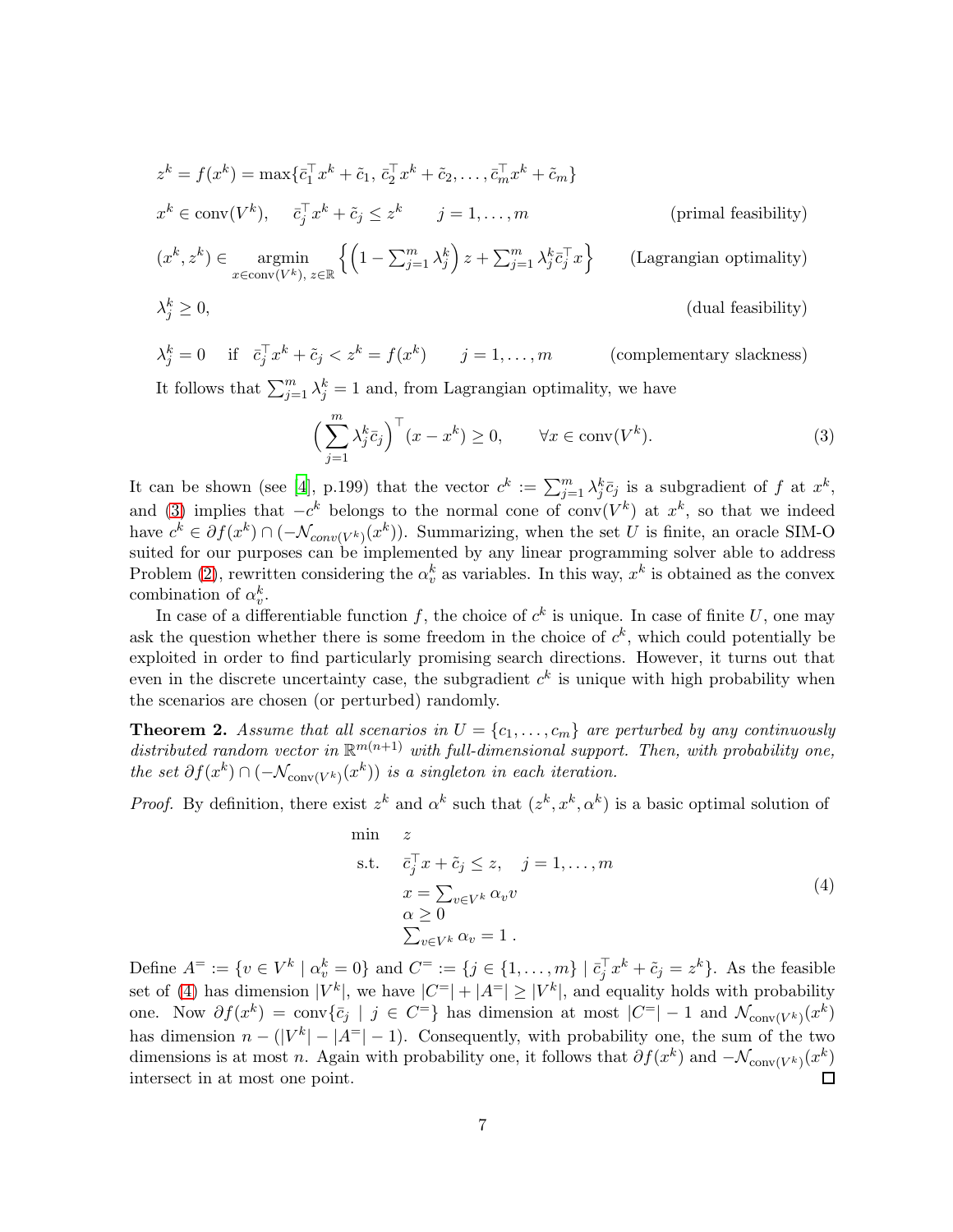<span id="page-7-3"></span>

Figure 2: Illustration of Example [1.](#page-7-1)

#### <span id="page-7-0"></span>2.2 Vertex dropping rule

The running time of an iteration of Algorithm  $SD$  strongly depends on the size of  $V^k$ . The overall performance could thus benefit from a dropping rule for elements of  $V^k$ . A straightforward idea is to eliminate vertices not needed to define the minimizer of  $f$  over  $V^k$ . We thus consider the following modified update rule:

<span id="page-7-2"></span>
$$
V^{k+1} := \{ v \in V^k \mid \alpha_v^k > 0 \} \cup \{ \hat{x}^k \}.
$$
 (drop)

In the following, we will refer to Algorithm SD where  $V^k$  is updated according to [\(drop\)](#page-7-2) as Algorithm SD-DROP. In case of a non-differentiable function  $f$ , Algorithm SD-DROP may cycle, as shown in the following example.

<span id="page-7-1"></span>Example 1. Let us consider the following problem

min 
$$
\max\{x_1 - x_2, x_2 - x_1\}
$$
  
s.t.  $x_1 + x_2 \le 1$   
 $x_1, x_2 \ge 0$ .

Starting from  $x^1 = \begin{pmatrix} 0 \\ 0 \end{pmatrix}$  $_{0}^{0}),$  Algorithm SD-DROP will perform the following iterations:

$$
k=1: x^1 = \begin{pmatrix} 0 \\ 0 \end{pmatrix}, V^1 = \{x^1\}, \alpha^1 = (1) \text{ and } \partial f(x^1) \cap (-\mathcal{N}_{\text{conv}(V^1)}(x^1)) = \text{conv}\{\begin{pmatrix} 1 \\ -1 \end{pmatrix}, \begin{pmatrix} -1 \\ 1 \end{pmatrix}\}.
$$
  
We choose  $c^1 = \begin{pmatrix} 1 \\ -1 \end{pmatrix}$ . Then  $\hat{x}^1 = \begin{pmatrix} 0 \\ 1 \end{pmatrix}, V^2 = \{\begin{pmatrix} 0 \\ 0 \end{pmatrix}, \begin{pmatrix} 0 \\ 1 \end{pmatrix}\}$ 

- $k=2$ :  $x^2 = \begin{pmatrix} 0 \\ 0 \end{pmatrix}$  $\binom{0}{0}$ ,  $\alpha^2 = \binom{1}{0}$  $_{0}^{1}$  and  $\partial f(x^{2}) \cap (-\mathcal{N}_{\text{conv}(V^{2})}(x^{2})) = \text{conv}\{(0, 0)\}$  $\binom{0}{0}, \binom{-1}{1}$ . We choose  $c^2 = \begin{pmatrix} -1 \\ 1 \end{pmatrix}$ . Then  $\hat{x}^2 = \begin{pmatrix} 1 \\ 0 \end{pmatrix}$  $\binom{1}{0}$ ,  $V^3 = \binom{0}{0}$  $_{0}^{0}),(\ _{0}^{1}$  $_{0}^{1})\}$
- $k=3$ :  $x^3 = \begin{pmatrix} 0 \\ 0 \end{pmatrix}$  $\binom{0}{0}$ ,  $\alpha^3 = \binom{1}{0}$  $_{0}^{1}$ ) and  $\partial f(x^{3}) \cap (-\mathcal{N}_{\text{conv}(V^{3})}(x^{3})) = \text{conv}\{ {0 \choose 0}$  $\binom{0}{0}, \left( \frac{1}{-} \right)$  $\begin{pmatrix} 1 \\ -1 \end{pmatrix}$ . We choose  $c^3 = \begin{pmatrix} 1 \\ -1 \end{pmatrix}$  $\binom{1}{-1}$ . Then  $\hat{x}^3 = \binom{0}{1}$  $_{1}^{0}), V^{4} = \left\{ \binom{0}{0} \right\}$  $\binom{0}{0}$ ,  $\binom{0}{1}$  $_{1}^{0})\}.$

At iteration  $k = 3$ , we thus get  $V^4 = V^2$  and the algorithm cycles. See Fig. [2](#page-7-3) for an illustration.

Considering this example, two questions may arise. Firstly, the solution  $x^1$  is actually optimal, so that choosing a better subgradient (namely zero) would have stopped the algorithm immediately. Secondly, the scenarios  $(0, 1, -1)^\top$  and  $(0, -1, 1)^\top$  defining the uncertainty set U contain negative entries. The following example shows that neither of the two features causes cycling: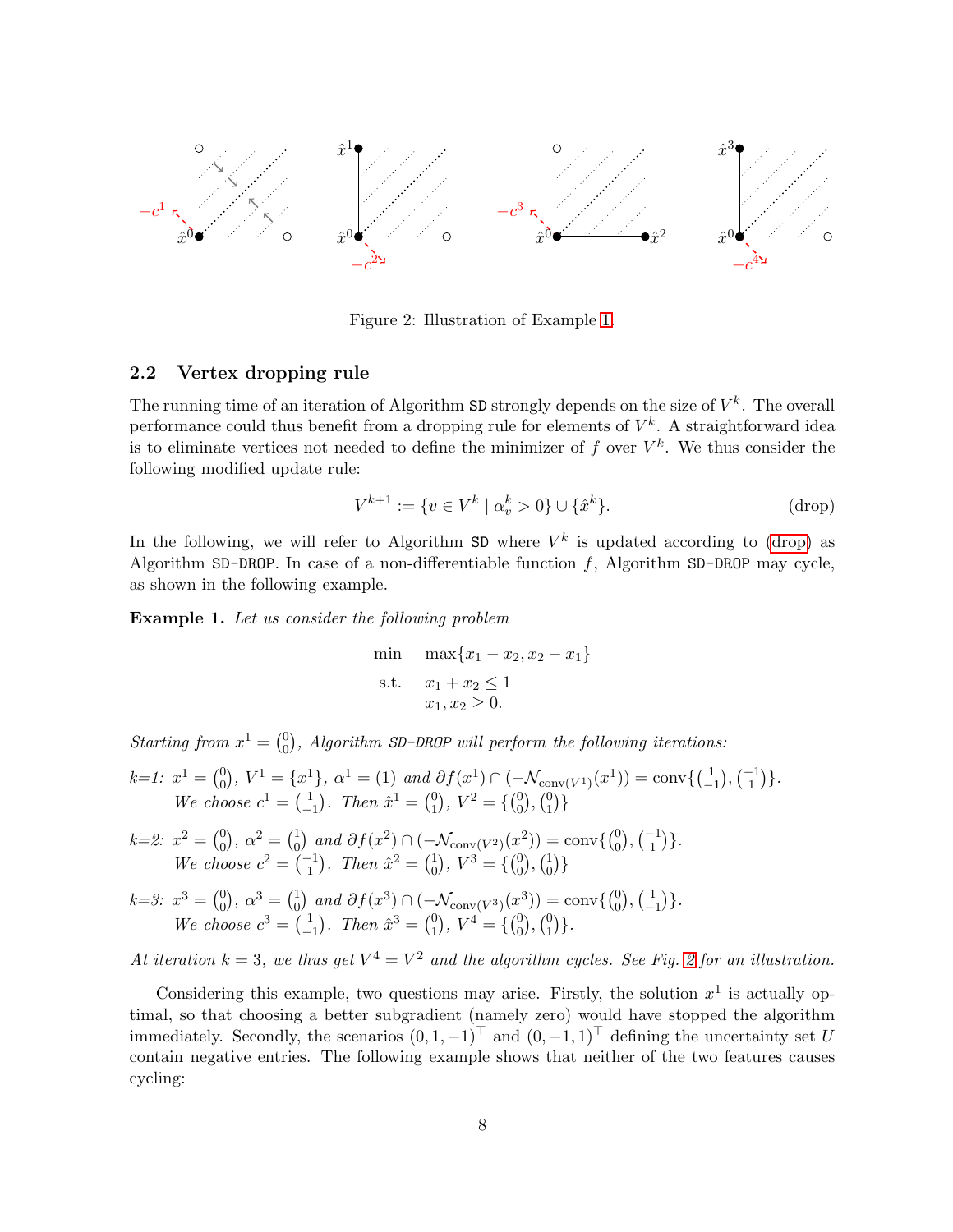<span id="page-8-1"></span>

Figure 3: Illustration of Example [2.](#page-8-0)

<span id="page-8-0"></span>**Example 2.** Let us consider the following problem

min 
$$
\max\{x_1, x_2\}
$$
  
s.t.  $x_1 + x_2 \ge 1$   
 $x_1, x_2 \le 1$ .

Starting from  $x^1 = \begin{pmatrix} 1 \\ 1 \end{pmatrix}$  $_1^1$ , Algorithm SD-DROP will perform the following iterations:

$$
k=1: x^1 = \begin{pmatrix} 1 \\ 1 \end{pmatrix}, V^1 = \{x^1\}, \alpha^1 = (1) \text{ and } \partial f(x^1) \cap (-\mathcal{N}_{\text{conv}(V^1)}(x^1)) = \text{conv}\{\begin{pmatrix} 1 \\ 0 \end{pmatrix}, \begin{pmatrix} 0 \\ 1 \end{pmatrix}\}.
$$
  
We choose  $c^1 = \begin{pmatrix} 1 \\ 0 \end{pmatrix}$ . Then  $\hat{x}^1 = \begin{pmatrix} 0 \\ 1 \end{pmatrix}, V^2 = \{\begin{pmatrix} 1 \\ 1 \end{pmatrix}, \begin{pmatrix} 0 \\ 1 \end{pmatrix}\}$ 

 $k=2: x^2$  may be  $\binom{1}{1}$  $_1^1$  again, with  $\alpha^2 = \begin{pmatrix} 1 \\ 0 \end{pmatrix}$  $\binom{1}{0}$ , so we eliminate  $\binom{0}{1}$  $_{1}^{0}$ , hence  $V^{2} = \{\begin{pmatrix} 1 \\ 1 \end{pmatrix}$  $_{1}^{1})\} = V^{1}.$ See Fig. [3](#page-8-1) for an illustration.

It is easy to see that cycling cannot occur when f is differentiable. In fact, in this case, if  $x^k$ is not optimal for Problem [\(CR\)](#page-3-0), we have  $f(x^{k+1}) < f(x^k)$ , since  $-c^k$  is a descent direction. In particular, Algorithm SD-DROP terminates after a finite number of iterations.

For the case of finite  $U$ , differentiability is not given, and cycling can occur as seen in the examples above. However, we can still show a weaker result: we will prove that a small random perturbation of the scenario entries can avoid cycling (with probability one). For this, we first need the following observation.

<span id="page-8-2"></span>**Lemma 2.** Let L be an affine subspace of  $\mathbb{R}^n$  and assume that  $f|_L$ , the restriction of f to L, is differentiable in  $x \in L$ . Consider  $y \in L$  and  $c \in \partial f(x)$  with  $c^{\top}(y-x) < 0$ . Then  $y-x$  is a descent direction of f in x.

*Proof.* Let  $d := y - x$ . Then  $\frac{\partial f}{\partial d}(x) = -\frac{\partial f}{\partial (-x)}$  $\frac{\partial f}{\partial (-d)}(x)$ , since  $f|_L$  is differentiable in x. From  $c \in \partial f(x)$ we obtain  $\frac{\partial f}{\partial (-d)}(x) \geq c^{\top}(-d)$ . Hence  $\frac{\partial f}{\partial d}(x) \leq c^{\top}d < 0$ .  $\Box$ 

<span id="page-8-3"></span>**Lemma 3.** Consider an iteration  $k$  in which Algorithm  $SD$ -DROP does not terminate. Let  $L$  be an affine subspace of  $\mathbb{R}^n$  containing  $x^k$  such that

- (i)  $f|_L$  is differentiable in  $x^k$ ,
- (*ii*) dim( $L \cap aff(V^{k+1}) \geq 1$ ,
- (iii) and  $c^k$  is not orthogonal to  $L \cap aff(V^{k+1})$ .

Then  $f(x^{k+1}) < f(x^k)$ .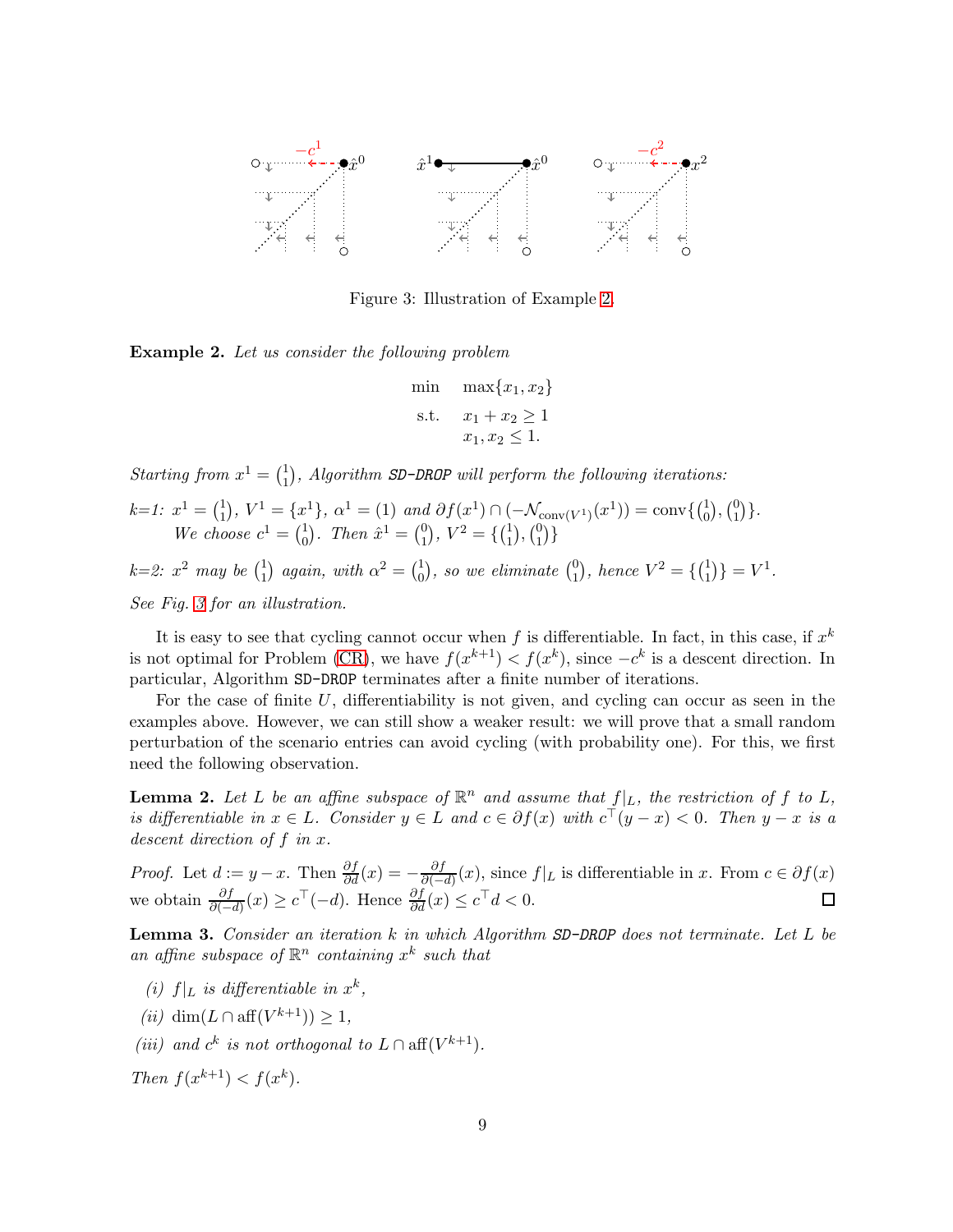*Proof.* By (ii), there exists some  $y \in L \cap aff(V^{k+1})$  with  $y \neq x^k$ . Since L and aff $(V^{k+1})$  are affine spaces both containing  $x^k$ , we may choose y such that  $(c^k)^\top (y - x^k) \leq 0$ . By (iii), we may even assume that  $(c^k)^\top (y - x^k) < 0$ . Using Lemma [2](#page-8-2) and (i), we thus derive that  $y - x^k$ is a descent direction of f in  $x^k$ . It thus remains to show that  $x^k + \varepsilon (y - x^k) \in \text{conv}(V^{k+1})$ for some  $\varepsilon > 0$ , which implies that some  $\bar{x} \in \text{conv}(V^{k+1})$  has a strictly smaller objective value than  $x^k$  and hence  $f(x^{k+1}) \leq f(\bar{x}) < f(x^k)$ .

Since  $y \in \text{aff}(V^{k+1})$ , we can write  $y = x^k + \sum_{v \in \bar{V}^k} \gamma_v(v - x^k) + \delta(\hat{x}^k - x^k)$ , where we define  $\bar{V}^k := \{v \in V^k \mid \alpha_v^k > 0\}$ . As  $x^k$  belongs to the relative interior of conv $(\bar{V}^k)$ , there exists  $\bar{\varepsilon} > 0$  such that  $x^k + \sum_{v \in \bar{V}^k} \bar{\varepsilon} \gamma_v (v - x^k) \in \text{conv}(\bar{V}^k)$ . From  $(c^k)^\top (y - x^k) < 0$ ,  $(c^k)^\top \hat{x}^k <$  $(c^k)^\top x^k$ , and  $(c^k)^\top (v-x^k) = 0$  for all  $v \in \overline{V}^k$  we derive  $\delta > 0$ . By choosing  $\overline{\varepsilon} \leq \frac{1}{\delta}$ , we may assume that  $x^k + \bar{\varepsilon} \delta(\hat{x}^k - x^k) \in \text{conv}(V^{k+1})$ . Altogether, we derive that  $x^k + \frac{1}{2}$  $\frac{1}{2}\bar{\varepsilon}(y-x^k) \in \text{conv}(V^{k+1}).$ 

<span id="page-9-0"></span>**Theorem 3.** Assume that all scenarios in  $U = \{c_1, \ldots, c_m\}$  are perturbed by any continuously distributed random vector in  $\mathbb{R}^{m(n+1)}$  with full-dimensional support. Then, with probability one, Algorithm SD-DROP terminates after finitely many iterations.

*Proof.* Consider any iteration  $k$  in which Algorithm SD-DROP does not terminate. Then it suffices to show that  $f(x^{k+1}) < f(x^k)$  with probability one. For this, let L be the maximal affine space such that  $x^k \in L$  and  $f|_L$  is differentiable in  $x^k$ . By the definition of f, the epigraph epi(f) is a polyhedron, and L is obtained by projecting the minimal face of  $epi(f)$ containing  $(x^k, f(x^k))$  onto  $\mathbb{R}^n$  and taking the affine hull of the projection. Thus L is an affine subspace of  $\mathbb{R}^n$  containing  $x^k$ , depending continuously on the perturbation of  $c_1, \ldots, c_m$ . We claim that the conditions (ii) and (iii) of Lemma [3](#page-8-3) are satisfied with probability one then, so that the result follows. Indeed, using the same notation as in the proof of Theorem [2,](#page-6-2) we have  $\dim(L) = n - \dim(\partial f(x^k)) = n - (|C^{-}|-1) = n - (|V^k| - |A^{-}|-1) = n - \dim(\text{aff }\bar{V}^k)$  with probability one, since  $|C^=|+|A^=|=|V^k|$  with probability one. Thus, with probability one, we obtain  $\dim(L) + \dim(\text{aff }\bar{V}^k) = n$  and hence  $\dim(L) + \dim(\text{aff }V^{k+1}) \geq n+1$ . Thus (ii) holds with probability one. For showing (iii), we use again that  $\dim(L \cap \text{aff } V^{k+1}) \geq 1$  with probability one. This implies that the probability of the fixed vector  $c^k$  being orthogonal to  $L \cap \text{aff } V^{k+1}$  is zero. □

Theorem [3](#page-9-0) shows that cycling can be avoided by applying small random perturbations to the scenarios  $c_1, \ldots, c_m$ , e.g., by choosing  $(\hat{c}_i)_i \in [(c_i)_i - \varepsilon, (c_i)_i + \varepsilon]$  uniformly at random for some  $\varepsilon > 0$ , independently for all  $j = 1, \ldots, m$  and  $i = 0, \ldots, n$ . As X is finite, the optimal solution of the perturbed problem [\(R\)](#page-1-1) will agree with an optimizer of the unperturbed problem if  $\varepsilon$  is small enough (even though this is not true for the relaxation [\(CR\)](#page-3-0)). Note that Theorem [3](#page-9-0) requires that also the constant in the objective function is perturbed.

**Remark 1.** In practice, the perturbation applied in Theorem [3](#page-9-0) is not necessary, because small numerical errors arising in the optimization process will have the same effect. In our experiments described in Section [4,](#page-10-1) we do not explicitly apply any perturbation.

Note that Theorem [2](#page-6-2) also holds when eliminating vertices. In particular, this implies that, when starting from the same set  $V^k$ , the next subgradient  $c^k$  is the same with or without elimination (with high probability). However, in a later iteration, the set  $V^k$  and hence the optimal solution  $x^k$  may be different in the two cases, and thus also the subgradients. In our experiments, we observed that vertices being eliminated were sometimes re-generated in subsequent iterations.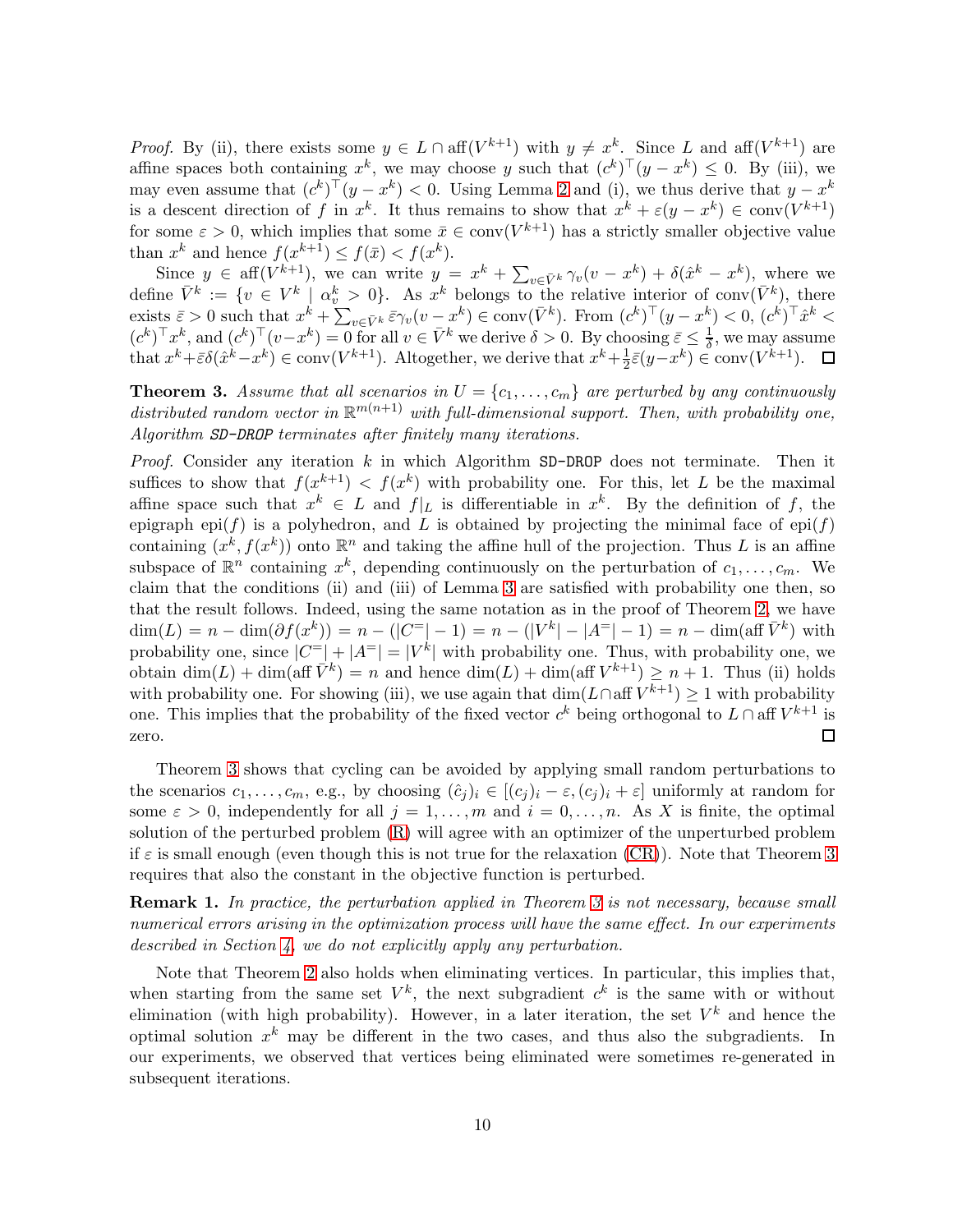### <span id="page-10-0"></span>3 Embedding SD into a branch-and-bound scheme

In order to solve Problem [\(R\)](#page-1-1) to optimality, we embed Algorithm SD into a branch-and-bound scheme, which we will denote by BB-SD. In this branch-and-bound scheme, we can exploit some specific features of the SD algorithm. Firstly, all binary vertices generated at some node of the branch-and-bound tree can be reused in the child nodes. Indeed, if we branch on fractional variables, each such vertex must be feasible in one of the child nodes, and can thus be inherited. This initial set of vertices enables us to *warmstart* the SD algorithm at every child node. Moreover, thanks to Lemma [1,](#page-4-1) every iteration of SD leads to a valid lower bound on the solution of the convex relaxation considered, meaning that *early pruning* can be performed. In other words, at every node we do not necessarily need to solve the convex relaxation to optimality: the node can be pruned as soon as SD computes a lower bound greater than the current upper bound.

As emphasized above, we assume that Problem [\(P\)](#page-1-0) can be accessed only by an optimization oracle. Therefore, even when dealing with specific combinatorial problems, we do not exploit any structure to define primal heuristics within BB-SD. Nevertheless, at every node of BB-SD, we easily get an upper bound by evaluating the objective function on all the generated extreme points and taking the minimal value among them.

Having no problem-specific heuristics, we need an enumeration strategy that provides primal solutions quickly. Thus, we adopt a *depth first search*  $(DFS)$ . Moreover, the branching rule implemented within BB-SD branches on variables that are fractional in the continuous relaxation, by means of the canonical disjunction. More precisely, we branch on the variable with the fractional part closest to one and produce two child nodes: in the node considered first, we fix the branching variable to 1, in the other node we fix it to 0. This choice, combined with DFS, typically allows to quickly find integer solutions, which are sparse for many combinatorial problems. Note that all nodes in BB-SD remain feasible. Indeed, regardless of how we select the fractional variable  $x_i$  to branch on, the oracle must have already returned solutions with both  $x_i = 0$  and  $x_i = 1$ .

### <span id="page-10-1"></span>4 Numerical results

To test the performance of our algorithm SD and of the branch-and-bound scheme BB-SD, we considered instances of Problem [\(R\)](#page-1-1) with two different underlying problems: the Spanning Tree problem (Section [4.1\)](#page-11-0) and the Traveling Salesman problem (Section [4.2\)](#page-15-0). The standard models for these problems use an exponential number of constraints that can be separated efficiently. In the case of the Spanning Tree problem, this exponential set of constraints yields a complete linear formulation, while this is not the case for the NP-hard Traveling Salesman problem. For the robust Minimum Spanning Tree Problem, we report a comparison between BB-SD and the MILP solver of CPLEX [\[3](#page-19-7)]. For the robust Traveling Salesman Problem, we focus on the continuous relaxations, thus reporting a comparison on the bounds obtained at the root node of the branch-and-bound tree.

In the implementation of SD, for both the robust Minimum Spanning Tree Problem (r-MSTP) and the robust Traveling Salesman Problem (r-TSP), oracle LIN-O is defined according to the underlying problem: for the r-MSTP we implemented the standard Kruskal algorithm [\[19\]](#page-20-13), a well-known polynomial-time algorithm. For the r-TSP, we used the implementation of the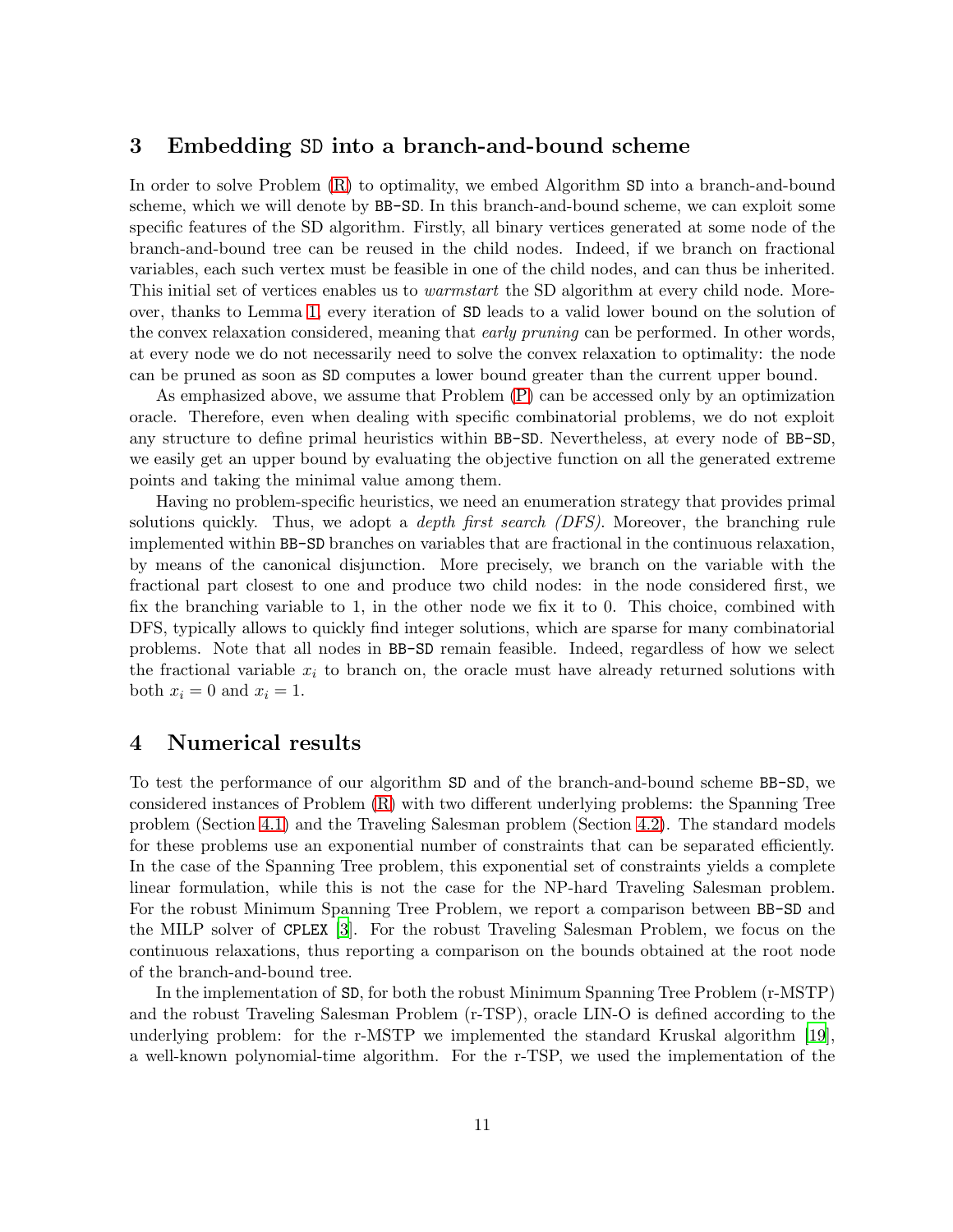solver Concorde [\[1](#page-19-8)]. Since the TSP is NP-hard, the computational times needed to call the linear oracles differ significantly in the two problems, as seen later in the numerical experiments.

Except for the oracle LIN-O, we used exactly the same implementation for both problems. In particular, we applied the same oracle SIM-O for both r-MSTP and r-TSP. Problem [\(2\)](#page-5-1) is rewritten by expanding the condition  $x \in \text{conv}(V^k)$ . By using the LP formulation [\(4\)](#page-6-1) and eliminating the  $x$  variables, we obtain the following equivalent formulation:

<span id="page-11-1"></span>
$$
\begin{aligned}\n\min \quad & z \\
\text{s.t.} \quad & \sum_{v \in V^k} \tilde{c}_j^v \alpha_v \le z, \quad j = 1, \dots, m \\
& \sum_{v \in V^k} \alpha_v = 1 \\
& \alpha_v \ge 0, \quad v \in V^k,\n\end{aligned}\n\tag{5}
$$

where  $\tilde{c}_j^v = c_j^{\top}v$ , for every  $v \in V^k$ . Problem [\(5\)](#page-11-1) is solved with CPLEX. Note that the number of constraints depends on the number of scenarios, and the number of variables corresponds to the cardinality of  $V^k$  and thus increases at every iteration in our approach SD. The dropping rule implemented in SD-DROP may reduce the size of this problem, thus potentially leading to practical improvements in the running time.

### <span id="page-11-0"></span>4.1 Spanning Tree Problem

Given an undirected weighted graph  $G = (N, E)$ , a minimum spanning tree is a subset of edges that connects all vertices, without any cycles and with the minimum total edge weight. We use the following formulation of the Robust Minimum Spanning Tree problem:

min max<sub>c\in U</sub> 
$$
c^{\top}x
$$
  
\ns.t.  $\sum_{(u,v)\in E} x_{u,v} = |N|-1$   
\n $\sum_{u,v\in X} x_{u,v} \le |X|-1 \quad \forall \emptyset \ne X \subseteq N$   
\n $x \in \{0,1\}^E$  (r-MSTP)

The objective function can easily be linearized by introducing a new variable  $z \in \mathbb{R}$  and constraints  $z \geq c^{\top}x$  for all  $c \in U$ . In the above model, the number of inequalities is exponential in the input size, hence we have to use a separation algorithm within CPLEX.

For our experiments, we consider a benchmark of randomly generated instances of r-MSTP. We build complete graphs of five different sizes (from 20 to 60 nodes). The nominal costs are real numbers randomly chosen in the interval [1, 2]. For each size we randomly generate 10 different nominal cost vectors. The scenarios  $c \in U$  are generated by adding to the vector of nominal costs a random unit vector, multiplied by a scalar factor  $\beta$ . We consider three such factors 1, 2, and 3, and generate three different numbers of scenarios  $(\text{\#sc})$  10, 100, and 1000. In total, then, we have a benchmark of 450 instances.

In a first experiment, we analyze different dropping rules within algorithm SD. Then, we show how performing a warm start along the branch-and-bound iterations leads to a significant reduction in terms of number of iterations compared to a cold start. Finally, our branchand-bound method BB-SD is compared to the MILP solver of CPLEX. Within CPLEX, we apply a dynamic separation algorithm using a callback adding lazy constraints, adopting a simple implementation based on the Ford-Fulkerson algorithm.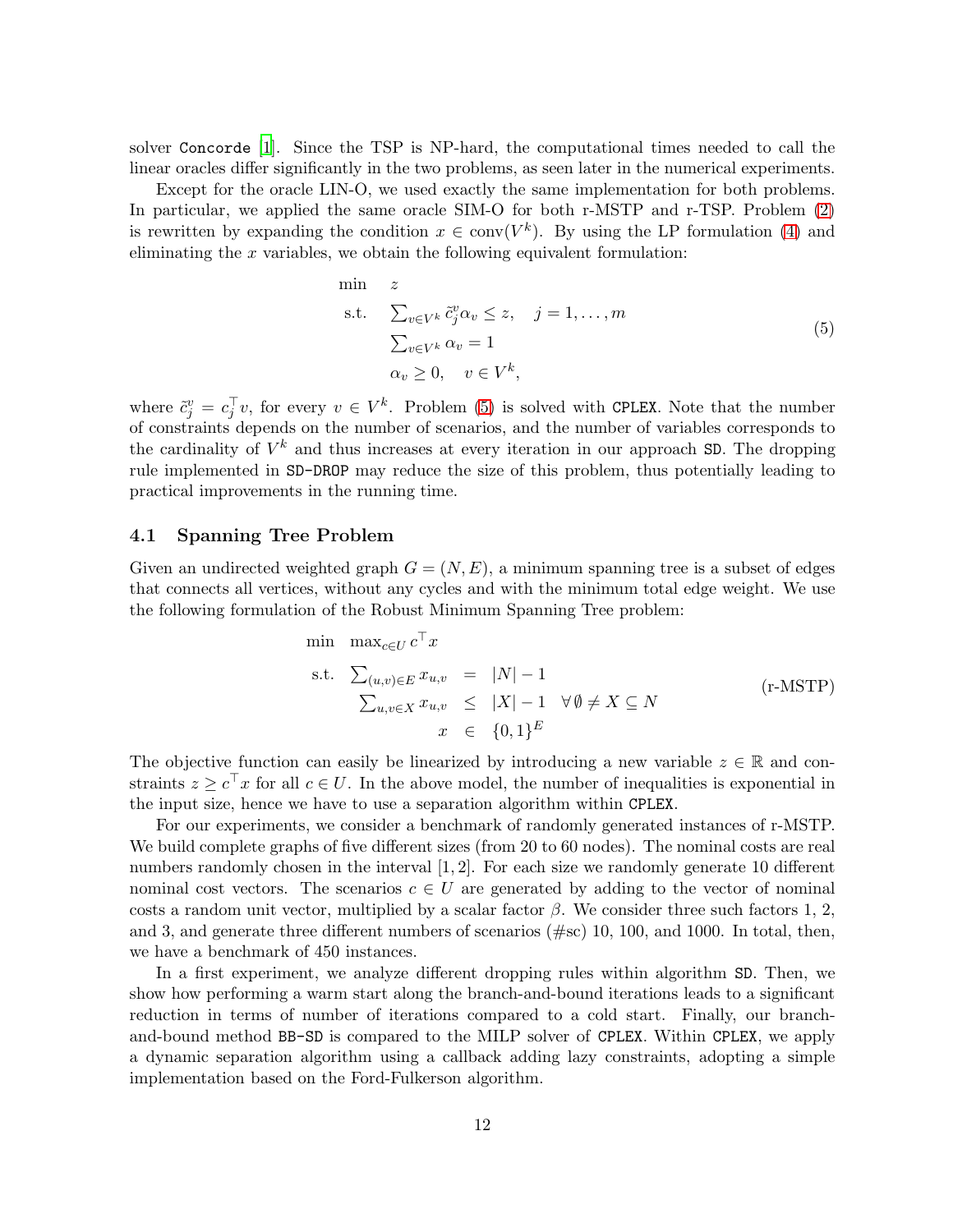<span id="page-12-0"></span>

|    |           |      | d0    |      | d1    | d2   |       |
|----|-----------|------|-------|------|-------|------|-------|
| N  | $\,$ $E $ | time | #it   | time | #it   | time | #it   |
| 20 | 190       | 0.27 | 69.3  | 0.30 | 105.0 | 0.25 | 73.1  |
| 30 | 435       | 0.85 | 111.1 | 0.95 | 184.4 | 0.73 | 110.6 |
| 40 | 780       | 1.72 | 152.2 | 2.31 | 295.2 | 1.59 | 155.6 |
| 50 | 1225      | 2.55 | 173.6 | 3.74 | 353.6 | 2.44 | 172.4 |
| 60 | 1770      | 3.36 | 208.5 | 4.65 | 416.6 | 3.28 | 205.5 |

Table 1: Comparison between different dropping rules (1000 scenarios).

#### 4.1.1 Comparison of dropping rules

In this section, we focus on the performance of algorithm SD for solving the continuous relaxation of our r-MSTP instances. In particular, we compare the performance of SD implementing three different dropping rules. Since all instances with 10 or 100 scenarios are solved in less than 0.1 seconds, we only consider the continuous relaxations of instances with 1000 scenarios, meaning that the evaluation is carried out on 150 instances. As dropping rules, we implemented the following:

- d0: meaning that no dropping rule is applied within SD
- d1: meaning that we update the set  $V^k$  according to condition [\(drop\)](#page-7-2) defined in Section [2.2,](#page-7-0) i.e., we eliminate all vertices  $v \in V^k$  such that  $\alpha_v^k = 0$  at every iteration of SD
- d2: meaning that we eliminate vertices  $v \in V^k$  such that  $\alpha_v^k = 0$  only if they provide a strict ascent direction, i.e., if  $(c^k)^\top (v - x^k) \geq \varepsilon$  with a fixed threshold  $\varepsilon > 0$ .

As mentioned before, for each  $|N|$  we built 30 instances, 10 for each factor  $\beta$ . In Table [1,](#page-12-0) we report the average running times (time) and the average numbers of iterations  $(\#it)$  for each version of SD; note that the number n of variables in  $(P)$  is given by  $|E|$  here.

<span id="page-12-1"></span>

Figure 4: Comparison between different dropping rules (1000 scenarios).

We further report the performance profiles [\[13](#page-20-14)] related to the CPU time and the number of iterations in Fig. [4.](#page-12-1) We notice that dropping rule d2 allows SD to have slightly better performance in terms of CPU time, despite being not always better with respect to SD with no dropping rule in terms of number of iterations. Indeed, in the MST problem, the linear oracle calls are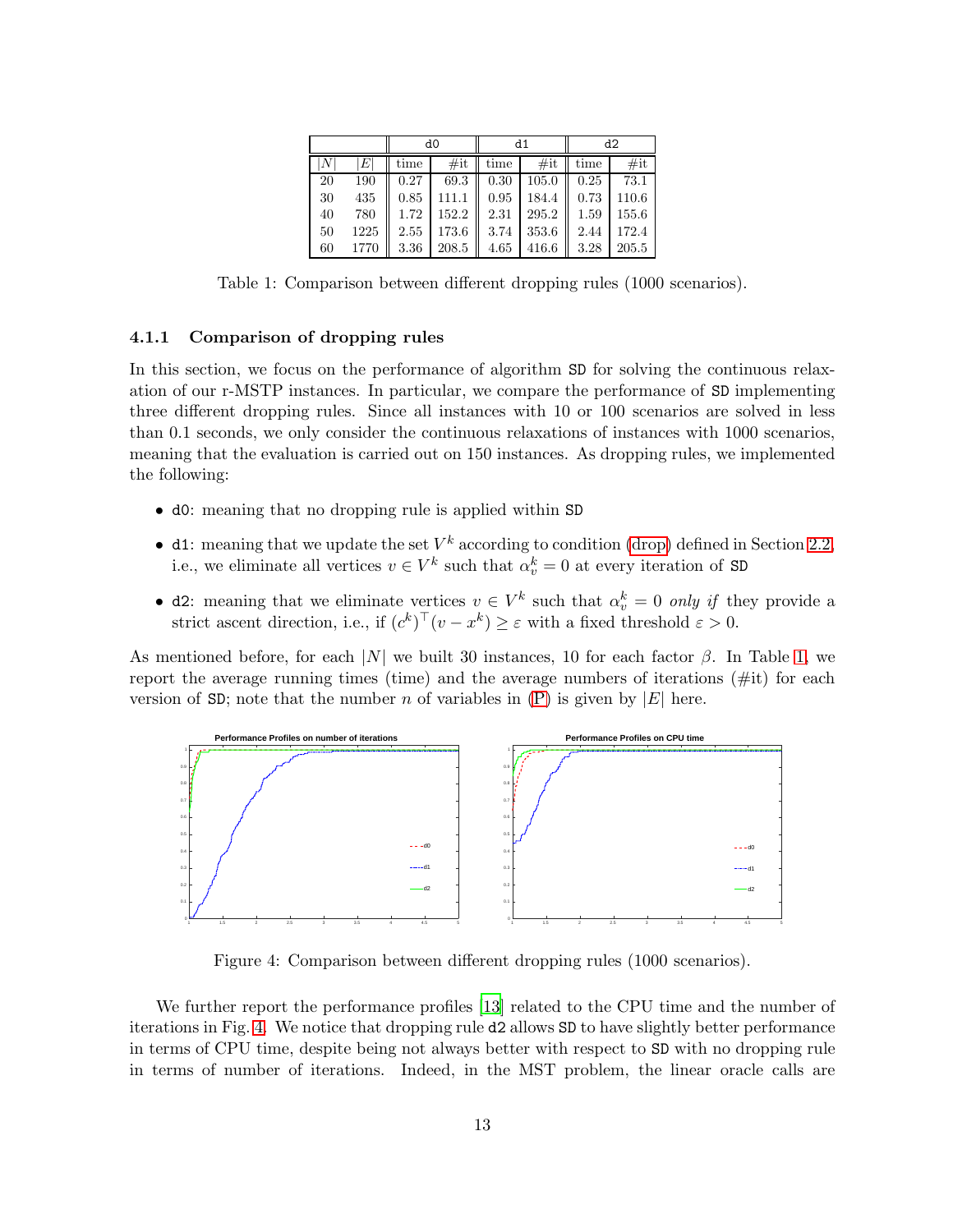<span id="page-13-0"></span>

|           |      |      | d0 no ws       |         |             |             |      | d0<br>with ws |             |             |  |  |
|-----------|------|------|----------------|---------|-------------|-------------|------|---------------|-------------|-------------|--|--|
| $N \vert$ | E    | #sc  | #sol           | time    | $\#$ nodes  | #it         | #sol | time          | $\#nodes$   | #it         |  |  |
| 20        | 190  | 10   | 30             | 1.49    | $6.72e + 2$ | $8.00e + 3$ | 30   | 0.84          | $6.69e + 2$ | $4.23e + 3$ |  |  |
|           |      | 100  | 30             | 60.03   | $6.85e + 3$ | $1.63e+5$   | 30   | 33.44         | $6.87e + 3$ | $8.56e + 4$ |  |  |
|           |      | 1000 | 24             | 476.59  | $6.74e + 3$ | $1.66e + 5$ | 27   | 588.38        | $1.24e+4$   | $1.78e + 5$ |  |  |
| 30        | 435  | 10   | 30             | 13.12   | $3.15e + 3$ | $5.97e + 4$ | 30   | 7.34          | $3.52e + 3$ | $3.21e + 4$ |  |  |
|           |      | 100  | 25             | 602.07  | $3.55e+4$   | $1.15e + 5$ | 27   | 451.05        | $5.04e + 4$ | $8.29e + 5$ |  |  |
|           |      | 1000 | 11             | 493.33  | $3.47e + 3$ | $8.30e + 4$ | 14   | 642.41        | $8.64e + 3$ | $1.12e + 5$ |  |  |
| 40        | 780  | 10   | 30             | 110.32  | $1.59e + 4$ | $4.10e + 5$ | 30   | 51.77         | $1.59e + 4$ | $1.91e + 5$ |  |  |
|           |      | 10   | 17             | 764.88  | $3.24e + 4$ | $1.10e + 6$ | 19   | 632.17        | $5.25e + 4$ | $8.65e + 5$ |  |  |
|           |      | 10   | 8              | 1592.79 | $7.67e + 3$ | $1.78e + 5$ | 9    | 837.77        | $9.12e + 3$ | $9.24e + 4$ |  |  |
| 50        | 1225 | 10   | 30             | 441.38  | $4.35e+4$   | $1.32e+6$   | 30   | 201.05        | $4.40e + 4$ | $6.10e + 5$ |  |  |
|           |      | 100  | 10             | 137.71  | $7.26e + 3$ | $1.53e+5$   | 13   | 558.02        | $3.47e + 4$ | $5.81e + 5$ |  |  |
|           |      | 1000 | 7              | 1209.52 | $3.83e + 3$ | $9.81e+4$   | 9    | 810.38        | $5.92e + 3$ | $6.64e + 4$ |  |  |
| 60        | 1770 | 10   | 25             | 513.71  | $4.21e+4$   | $1.28e + 6$ | 30   | 575.38        | $9.81e+4$   | $1.47e + 6$ |  |  |
|           |      | 100  | 9              | 240.12  | $9.04e + 3$ | $2.09e + 5$ | 12   | 689.81        | $3.50e + 4$ | $5.77e + 5$ |  |  |
|           |      | 1000 | $\overline{2}$ | 867.80  | $2.08e + 3$ | $5.77e + 4$ | 3    | 1136.77       | $6.47e + 3$ | $7.58e + 4$ |  |  |

Table 2: Using BB-SD with and without warmstart.

extremely fast, while most of the computational time is needed to solve the master problem [\(5\)](#page-11-1). This explains why, although some more iterations are needed, dropping some vertices and hence reducing the size of the master problems can improve the overall performance of the algorithm. On the other hand, it is clear from the results that eliminating all inactive vertices as in Algorithm SD-DROP (rule d1) is not beneficial for SD as both the number of iterations and the CPU time increase.

### 4.1.2 Warmstart benefits

In the following, we evaluate our branch-and-bound method BB-SD. In particular, we will compare the performance of BB-SD considering both SD with no dropping rule (d0) and SD with dropping rule (d2). The comparison is done on all 450 instances of r-MST. As mentioned before, for each combination of  $|N|$  and  $\#sc$ , we built 30 instances, 10 for each value of the scalar factor  $\beta$ . In Table [2,](#page-13-0) we first compare the performance of BB-SD by considering SD with no dropping rule with and without warmstart (d0 no ws vs d0 with ws). In the table, we report the number of instances solved within the time limit of one hour (#sol), the average running times (time), the average number of nodes (#nodes) and the average number of iterations (#it) for each version of SD. All averages are taken over the instances solved within the time limit. It is clear from the results that the warmstart leads to a considerable decrease in the average number of iterations and consequently a significant decrease in CPU time. The same behavior can be noticed when looking at Table [3,](#page-15-1) where we compare BB-SD using dropping rule d2 with and without warmstart (d2 no ws vs d2 with ws).

In Fig. [5,](#page-14-0) we further report the performance profiles with respect to the CPU time of the four versions of BB-SD. The versions of BB-SD with no elimination (d0) and with dropping rule d2 show very similar performances. Note that from our results it is clear that the instances become harder with a higher number of scenarios. We can also notice that BB-SD with d2 with ws shows slightly better performances when looking at the hardest instances, namely those with 1000 scenarios.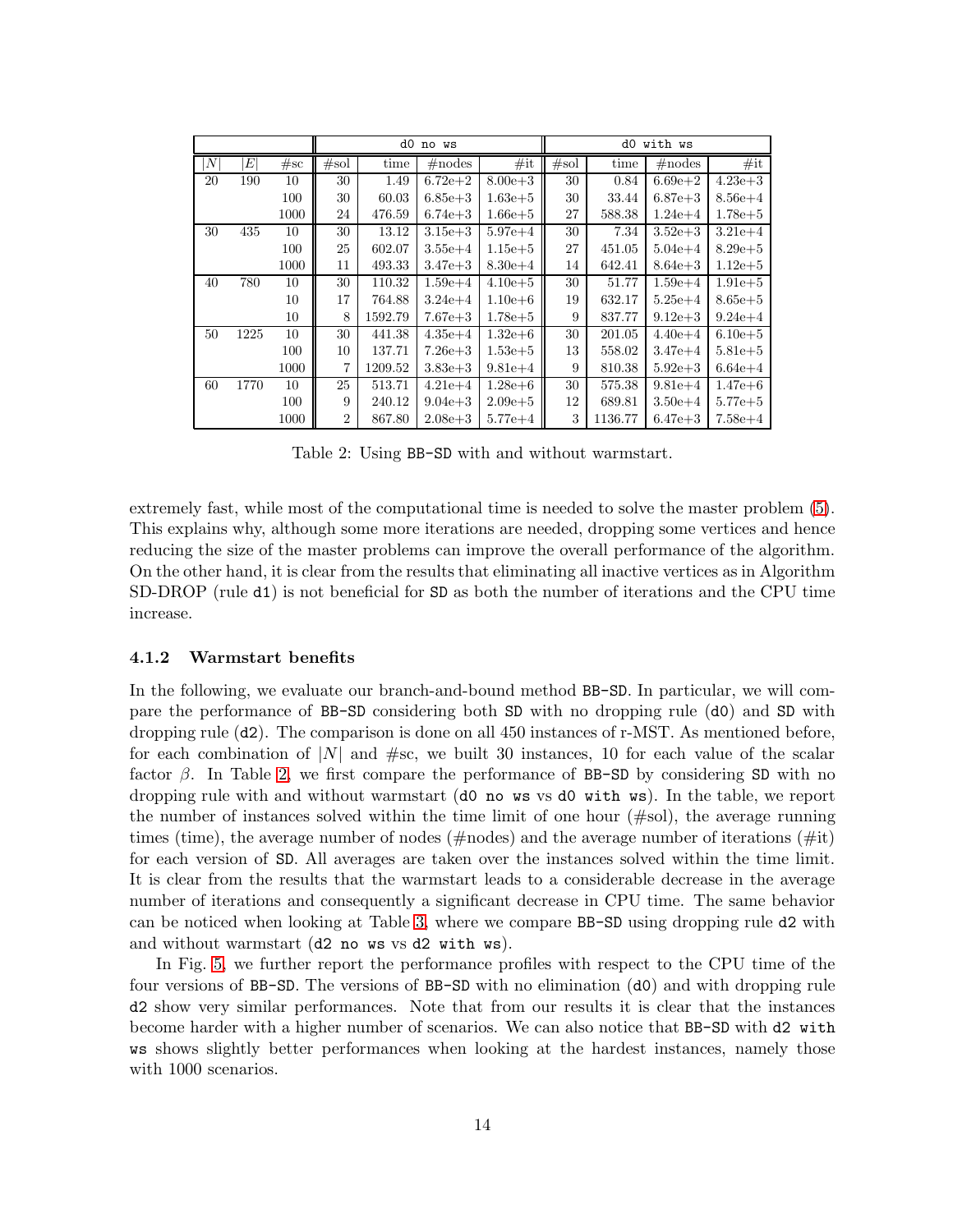<span id="page-14-0"></span>

Figure 5: Comparison of BB-SD with and without warmstart.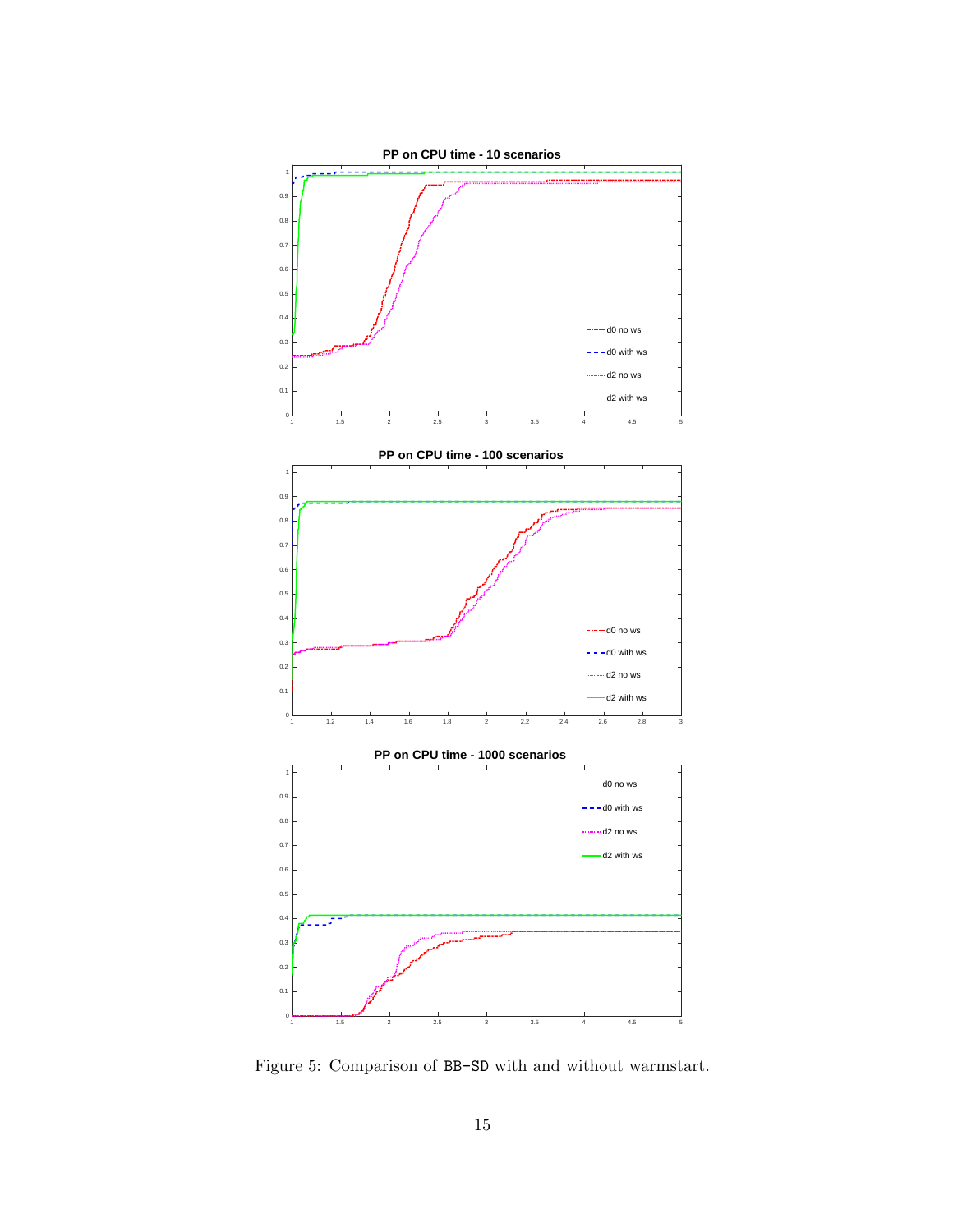<span id="page-15-1"></span>

|                           |      |      |                |         | d2 no ws    |             | d2<br>with ws |         |             |             |  |
|---------------------------|------|------|----------------|---------|-------------|-------------|---------------|---------|-------------|-------------|--|
| $\left\vert N\right\vert$ | E    | #sc  | #sol           | time    | $\#$ nodes  | #it         | #sol          | time    | $\#nodes$   | #it         |  |
| 20                        | 190  | 10   | 30             | 1.55    | $6.75e + 2$ | $8.25e + 3$ | 30            | 0.88    | $6.82e + 2$ | $4.39e + 3$ |  |
|                           |      | 100  | 30             | 61.11   | $6.85e + 3$ | $1.69e + 5$ | 30            | 34.38   | $6.88e + 3$ | $8.82e+4$   |  |
|                           |      | 1000 | 24             | 480.61  | $6.74e + 3$ | $1.70e + 5$ | 27            | 592.45  | $1.24e + 4$ | $1.82e + 5$ |  |
| 30                        | 435  | 10   | 30             | 14.62   | $3.39e + 3$ | $6.52e+4$   | 30            | 7.58    | $3.52e + 3$ | $3.24e + 4$ |  |
|                           |      | 100  | 25             | 614.89  | $3.55e + 4$ | $1.16e + 6$ | 27            | 461.70  | $5.04e + 4$ | $8.34e + 5$ |  |
|                           |      | 1000 | 12             | 695.62  | $4.76e + 3$ | $1.27e + 5$ | 14            | 576.20  | $7.51e + 3$ | $9.94e + 4$ |  |
| 40                        | 780  | 10   | 30             | 115.76  | $1.57e + 4$ | $4.10e + 5$ | 30            | 53.22   | $1.56e + 4$ | $1.88e + 5$ |  |
|                           |      | 100  | 17             | 776.65  | $3.21e+4$   | $1.08e + 6$ | 18            | 473.66  | $3.88e + 4$ | $6.37e + 5$ |  |
|                           |      | 1000 | $\overline{7}$ | 1266.34 | $6.69e + 3$ | $1.42e + 5$ | 9             | 856.06  | $9.13e + 3$ | $9.26e + 4$ |  |
| 50                        | 1225 | 10   | 30             | 523.91  | $4.73e+4$   | $1.44e + 6$ | 30            | 229.78  | $4.71e+4$   | $6.52e + 5$ |  |
|                           |      | 100  | 10             | 143.25  | $7.26e + 3$ | $1.53e + 5$ | 13            | 580.32  | $3.41e + 4$ | $5.75e + 5$ |  |
|                           |      | 1000 | $\overline{7}$ | 1194.76 | $3.83e + 3$ | $9.81e+4$   | 9             | 848.74  | $5.92e + 3$ | $6.64e + 4$ |  |
| 60                        | 1770 | 10   | 25             | 592.07  | $4.26e + 4$ | $1.29e + 6$ | 30            | 584.95  | $9.07e + 4$ | $1.36e + 6$ |  |
|                           |      | 100  | 9              | 249.59  | $9.04e + 3$ | $2.09e + 5$ | 12            | 718.41  | $3.50e + 4$ | $5.77e + 5$ |  |
|                           |      | 1000 | $\overline{2}$ | 859.83  | $2.08e + 3$ | $5.77e + 4$ | 3             | 1188.03 | $6.47e + 3$ | $7.58e + 4$ |  |

Table 3: Using BB-SD with and without warmstart, applying dropping rule d2.

#### 4.1.3 Comparison between BB-SD and CPLEX

We now compare our branch-and-bound algorithm BB-SD with CPLEX on our r-MSTP instances. As already mentioned, within the MILP solver of CPLEX, we apply a dynamic separation algorithm using a callback adding lazy constraints, adopting a simple implementation based on the Ford-Fulkerson algorithm. The comparison is made with BB-SD implementing the dropping rule d2 and allowing warmstart. In Table [4,](#page-17-0) we report for each combination of  $|N|$  and  $\#sc$ , the number of instances solved within the time limit of one hour  $(\text{\#sol})$ , the average running times (time) and the average number of nodes (#nodes). We recall that the averages are taken considering the results on 30 instances each. Performance profiles are presented in Fig. [6.](#page-16-0)

We can notice that BB-SD strongly ouperforms CPLEX when considering instances with 10 and 100 scenarios. As already highlighted before, the higher the number of scenarios, the harder the instances become. Still, also when dealing with instances containing 1000 scenarios, BB-SD shows better performance with respect to CPLEX. On instances with 10 scenarios, we see that BB-SD is able to solve all instances within the time limit, while CPLEX fails in 46 cases. For instances on 100 scenarios, BB-SD and CPLEX show 50 and 75 failures, respectively, while for instances with 1000 scenarios, BB-SD and CPLEX show 88 and 95 failures.

### <span id="page-15-0"></span>4.2 Traveling Salesman Problem

Given an undirected, complete, and weighted graph  $G = (N, E)$ , the Traveling Salesman problem consists in finding a path starting and ending at a given vertex  $v \in N$  such that all vertices in the graph are visited exactly once and the sum of the weights of its constituent edges is minimized.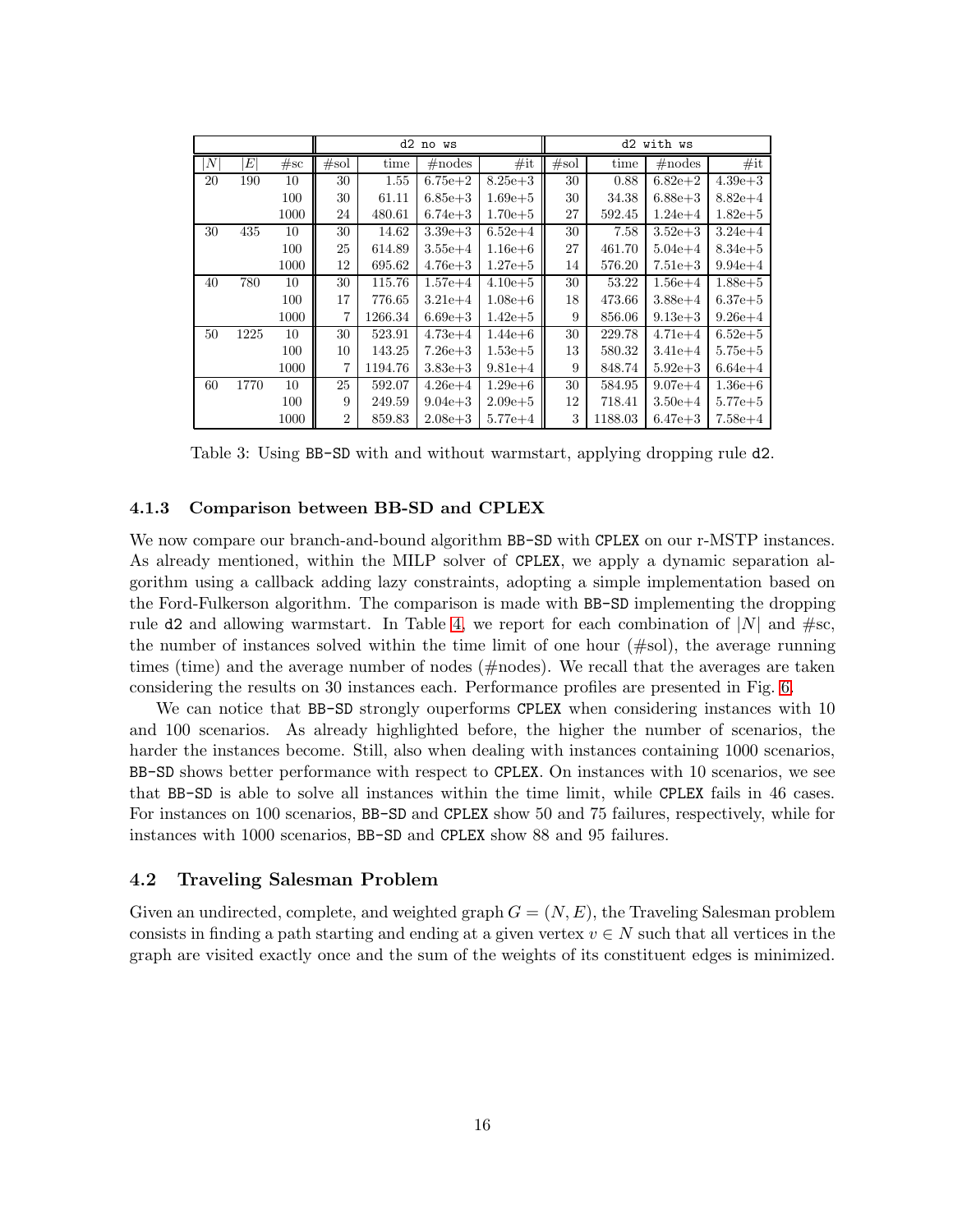<span id="page-16-0"></span>

Figure 6: Comparison between BB-SD and CPLEX on r-MST instances.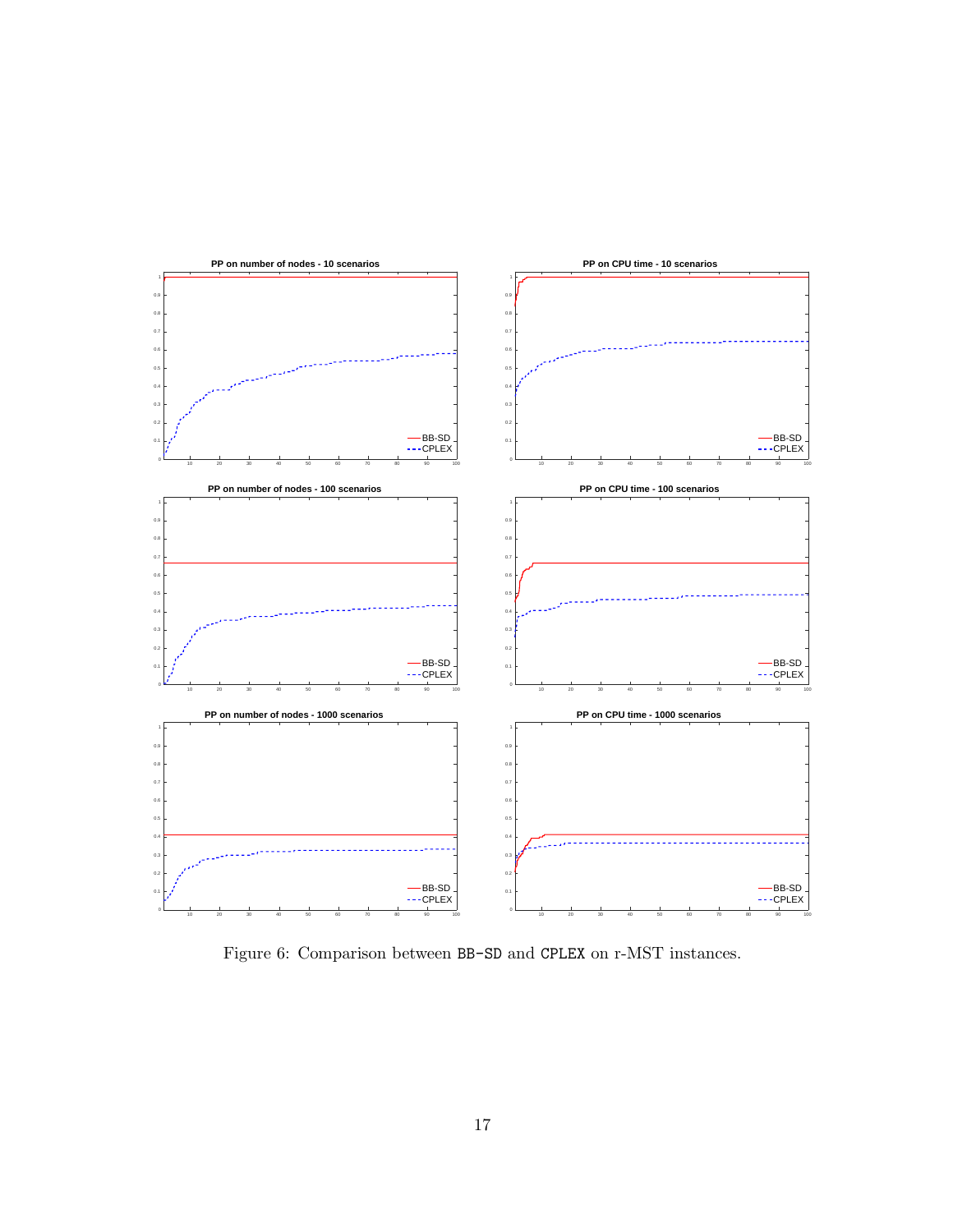<span id="page-17-0"></span>

|                  |      |      |      | BB-SD   |             | <b>CPLEX</b> |         |             |
|------------------|------|------|------|---------|-------------|--------------|---------|-------------|
| $\boldsymbol{N}$ | E    | #sc  | #sol | time    | $\#nodes$   | #sol         | time    | $\#$ nodes  |
| 20               | 190  | 10   | 30   | 0.88    | $6.81e + 2$ | 30           | 0.36    | $2.15e + 3$ |
|                  |      | 100  | 30   | 34.38   | $6.88e + 3$ | 30           | 11.85   | $3.65e + 4$ |
|                  |      | 1000 | 27   | 592.45  | $1.24e + 4$ | 30           | 295.54  | $1.47e + 5$ |
| 30               | 435  | 10   | 30   | 7.58    | $3.52e + 3$ | 30           | 39.19   | $6.80e + 4$ |
|                  |      | 100  | 27   | 461.70  | $5.04e + 4$ | 27           | 399.98  | $7.91e + 5$ |
|                  |      | 1000 | 14   | 576.20  | $7.51e + 3$ | 17           | 649.76  | $2.42e + 5$ |
| 40               | 780  | 10   | 30   | 53.22   | $1.56e + 4$ | 21           | 304.25  | $3.56e + 5$ |
|                  |      | 100  | 18   | 473.66  | $3.88e + 4$ | 11           | 897.02  | $9.29e + 5$ |
|                  |      | 1000 | 9    | 856.06  | $9.13e + 3$ | 4            | 1159.91 | $3.29e + 5$ |
| 50               | 1225 | 10   | 30   | 229.78  | $4.71e+4$   | 12           | 855.83  | $7.43e + 5$ |
|                  |      | 100  | 13   | 580.32  | $3.41e + 4$ | 4            | 685.22  | $5.17e + 5$ |
|                  |      | 1000 | 9    | 848.74  | $5.92e + 3$ | 3            | 3247.92 | $5.36e + 5$ |
| 60               | 1770 | 10   | 30   | 584.95  | $9.07e + 4$ | 11           | 596.26  | $4.24e + 5$ |
|                  |      | 100  | 12   | 718.41  | $3.50e + 4$ | 3            | 1167.98 | $9.92e + 5$ |
|                  |      | 1000 | 3    | 1188.03 | $6.47e + 3$ |              | 577.20  | $8.76e + 4$ |

Table 4: Comparison between BB-SD and CPLEX on r-MST instances.

Our approach uses the following formulation of the Traveling Salesman problem:

$$
\begin{array}{ll}\n\min & \max_{c \in U} c^{\top} x \\
\text{s.t.} & \sum_{e \in \delta(i)} x_e = 2 \qquad \forall i \in N \\
& \sum_{e \in \delta(X)} x_e \ge 2 \qquad \forall \emptyset \ne X \subsetneq N \\
& x \in \{0, 1\}^{|E|}\n\end{array} \tag{6}
$$

The number of inequalities is again exponential and for CPLEX we use essentially the same separation algorithm as for the Spanning Tree problem; see Section [4.1.](#page-11-0)

For our tests, we consider 10 instances from the TSPLIB library [\[2](#page-19-9)]. For each instance, we generate different scenarios by adding to the nominal costs a random unit vector multiplied by some coefficient. This vector has non-negative components, to avoid negative distances, and the coefficients are 1, 2 and 3, as for the r-MST case. We again consider three different numbers of scenarios, namely 10, 100, and 1000, thus producing a benchmark of 90 instances in total. As mentioned above, we realized the linear oracle by using the solver Concorde. We used the default version and solved each linear problem exactly. In particular, in each linear oracle call an NP-hard problem is solved, so that the time needed by LIN-O is now much larger than the time needed by SIM-O, unlike in the MST case. Therefore, eliminating variables is not effective: it would slightly reduce the time for the linear master problems, while increasing the number of iterations and hence increasing the time to solve the NP-hard oracles. For this reason, for our tests, we only consider SD where no dropping rule is applied.

In the following, we compare the performance of SD applied to solve the continuous relaxation of the instances considered and the performance of CPLEX at the root node. We notice that CPLEX minimizes the non-linear objective function  $\max_{c \in U} c^T x$  over the subtour relaxation of the problem, while in our formulation we implicitly optimize the same function over the convex hull of feasible tours, thus obtaining a tighter lower bound. However, our approach needs to solve NP-hard problems to achieve this. It is thus not surprising that the computing time needed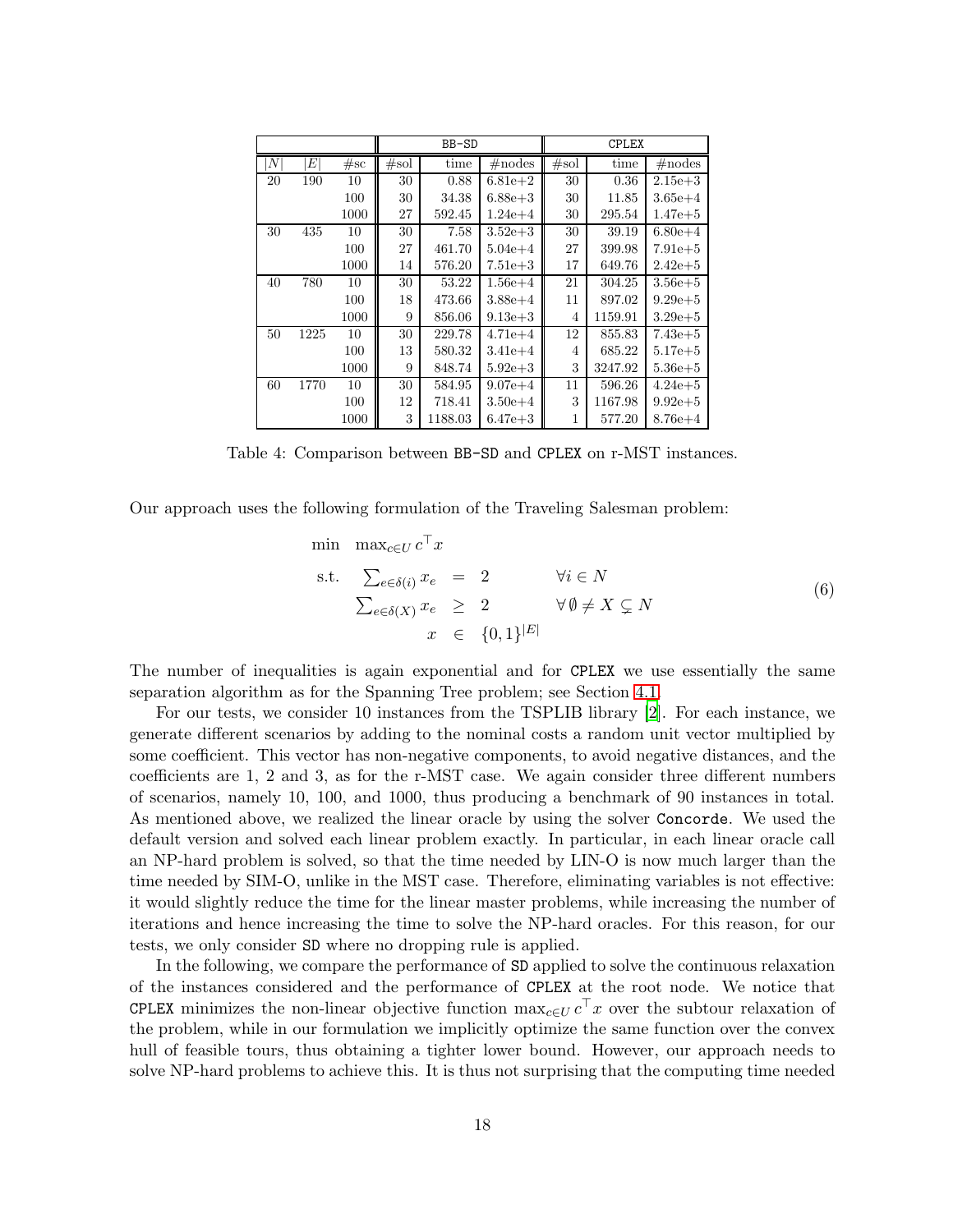<span id="page-18-1"></span>

| instance                         | #sc  | SD root node |       | <b>CPLEX</b> |       | <b>CPLEX</b> |
|----------------------------------|------|--------------|-------|--------------|-------|--------------|
|                                  |      |              |       | root node    |       | SD bound     |
|                                  |      | bound        | time  | bound        | time  | time         |
| brazil <sup>58</sup>             | 10   | 46031.5      | 2.09  | 41982.9      | 0.03  | 1.77         |
|                                  | 100  | 48086.6      | 12.35 | 43722.6      | 0.21  | 9.75         |
|                                  | 1000 | 49278.8      | 19.09 | 44810.6      | 2.68  | 256.33       |
| dantzig42                        | 10   | 1158.0       | 1.59  | 1093.1       | 0.02  | 0.26         |
|                                  | 100  | 1203.6       | 0.97  | 1143.7       | 0.17  | 0.99         |
|                                  | 1000 | 1230.9       | 6.92  | 1166.3       | 3.50  | 15.33        |
| fri26                            | 10   | 1622.8       | 0.45  | 1550.9       | 0.01  | 0.09         |
|                                  | 100  | 1691.7       | 1.32  | 1624.7       | 0.07  | 0.39         |
|                                  | 1000 | 1721.6       | 1.44  | 1663.8       | 0.64  | 2.75         |
| gr120                            | 10   | 9801.5       | 15.96 | 9564.9       | 0.16  | 203.93       |
|                                  | 100  | 9977.8       | 68.51 | 9759.4       | 1.03  | 672.07       |
|                                  | 1000 | 10131.3      | 68.74 | 9886.2       | 18.34 | > 3600.00    |
| gr17                             | 10   | 3911.2       | 0.28  | 3623.6       | 0.01  | 0.04         |
|                                  | 100  | 4053.9       | 0.57  | 3676.5       | 0.02  | 0.19         |
|                                  | 1000 | 4248.6       | 0.73  | 3925.4       | 0.16  | 1.94         |
| $gr2\overline{1}$                | 10   | 4928.4       | 0.22  | 4903.8       | 0.01  | 0.01         |
|                                  | 100  | 5138.5       | 0.22  | 5104.6       | 0.03  | 0.15         |
|                                  | 1000 | 5301.1       | 0.23  | 5277.2       | 0.24  | 0.76         |
| $gr\overline{24}$                | 10   | 2202.9       | 0.30  | 2153.9       | 0.01  | 0.04         |
|                                  | 100  | 2272.6       | 0.55  | 2251.5       | 0.04  | 0.16         |
|                                  | 1000 | 2359.8       | 1.76  | 2318.3       | 0.37  | 1.52         |
| gr48                             | 10   | 7642.8       | 0.92  | 7417.6       | 0.02  | 0.43         |
|                                  | 100  | 7907.4       | 6.38  | 7668.2       | 0.14  | 3.10         |
|                                  | 1000 | 8034.1       | 8.38  | 7789.8       | 1.57  | 31.01        |
| hk48                             | 10   | 18545.0      | 0.55  | 17895.9      | 0.02  | 0.40         |
|                                  | 100  | 18889.0      | 1.50  | 18377.3      | 0.14  | 2.18         |
|                                  | 1000 | 19190.6      | 6.74  | 18854.7      | 1.63  | 21.43        |
| $s \overline{w} \overline{s} 42$ | 10   | 2051.0       | 1.71  | 1970.7       | 0.03  | 0.50         |
|                                  | 100  | 2128.4       | 1.41  | 2064.1       | 0.16  | 1.25         |
|                                  | 1000 | 2185.3       | 9.20  | 2117.2       | 2.13  | 19.31        |

Table 5: Average results for r-TSP, continuous relaxations.

by SD to solve the relaxation is often larger than the time needed by CPLEX to solve its weaker relaxation. However, when requiring CPLEX to obtain the same stronger bound, the required computational time increases significantly. In Table [5,](#page-18-1) we show the results for the TSP instances. For every instance and every number of scenarios, we report the average bound and computing time obtained by SD (SD root node) and by CPLEX (CPLEX root node) to solve the continuous relaxation. In the last column, we report the time needed by CPLEX to obtain the same bound as the SD bound (CPLEX – SD bound). The table shows that, on average, the SD bound is much stronger than the subtour relaxation bound, but it is obtained in a longer time. Furthermore, the time needed by CPLEX to reach the same bound as SD is often much larger than the SD time and in one case the time limit of one hour was reached.

### <span id="page-18-0"></span>5 Conclusion

We presented an algorithm for the exact solution of strictly robust counterparts of combinatorial optimization problems, entirely based on a linear optimization oracle for the underlying problem. Concentrating on the discrete scenario case, our experimental evaluation shows that the approach is competitive both in case the underlying problem is very easy to solve, as in the MST case, and in case it is a hard problem, as in the TSP case. In particular, in the latter case, we have seen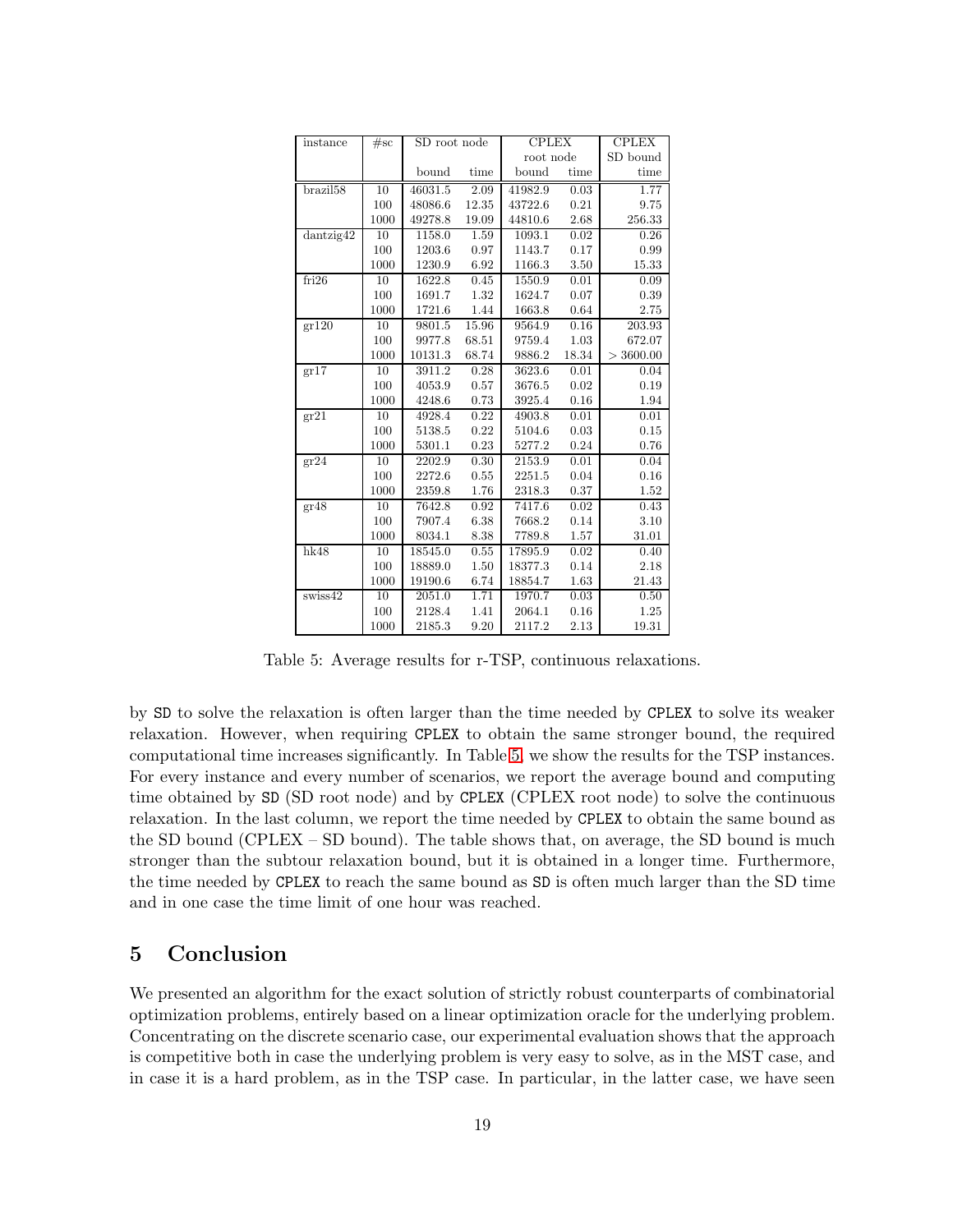that solving the underlying problem to optimality can be beneficial even when it is NP-hard: in the same amount of time, our approach produces much better dual bounds than CPLEX based on a linearized IP formulation of the problem, using the standard subtour formulation.

We emphasize again that our approach is not restricted to the case of discrete uncertainty. However, the oracle SIM-O must be adapted when considering other classes of uncertainty sets. In case of ellipsoidal uncertainty, SIM-O turns out to be a second-order cone program. As mentioned above, since  $f$  is a smooth function in this case, cycling is not possible even if the most aggressive dropping rule [\(drop\)](#page-7-2) is used. For the case of polyhedral uncertainty, SIM-O can again be realized as a linear program, and the statement of Theorem [3](#page-9-0) holds analogously.

The investigation of other generalizations of our approach is left as future work. In particular, it may be interesting to extend it to more general classes of uncertain objective functions, e.g., of the form  $c^{\top}g(x)$ , where a convex function  $g: \mathbb{R}^n \to \mathbb{R}^m$  is given and the coefficients  $c \in \mathbb{R}^m_+$ are uncertain. In this case, the function  $f$  decribing the worst case over all scenarios is still a convex function, and it suffices to adapt the oracle SIM-O.

### References

- <span id="page-19-8"></span>[1] Concorde TSP solver. <https://www.math.uwaterloo.ca/tsp/concorde/index.html>.
- <span id="page-19-9"></span>[2] TSPLIB. <http://comopt.ifi.uni-heidelberg.de/software/TSPLIB95>.
- <span id="page-19-7"></span>[3] IBM ILOG CPLEX Optimizer, 2021. <https://www.ibm.com/it-it/analytics/cplex-optimizer>.
- <span id="page-19-6"></span>[4] Dimitri P. Bertsekas. Convex Optimization Theory. Athena Scientific, Belmont, MA, 2009.
- <span id="page-19-2"></span>[5] Dimitri P. Bertsekas. Convex Optimization Algorithms. Athena Scientific, Belmont, MA, 2015.
- <span id="page-19-3"></span>[6] Dimitri P. Bertsekas and Huizhen Yu. A unifying polyhedral approximation framework for convex optimization. SIAM Journal on Optimization, 21(1):333–360, 2011.
- <span id="page-19-4"></span>[7] Enrico Bettiol, Lucas L´etocart, Francesco Rinaldi, and Emiliano Traversi. A conjugate direction based simplicial decomposition framework for solving a specific class of dense convex quadratic programs. Computational Optimization and Applications, 75(2):321–360, 2020.
- <span id="page-19-1"></span>[8] Christoph Buchheim. A note on the nonexistence of oracle-polynomial algorithms for robust combinatorial optimization. Discrete Applied Mathematics, 285:591–593, 2020.
- <span id="page-19-5"></span>[9] Christoph Buchheim and Jannis Kurtz. Min–max–min robust combinatorial optimization. Mathematical Programming, 163(1-2):1–23, 2017.
- <span id="page-19-0"></span>[10] Christoph Buchheim and Jannis Kurtz. Robust combinatorial optimization under convex and discrete cost uncertainty. EURO Journal on Computational Optimization, 6(3):211– 238, 2018.